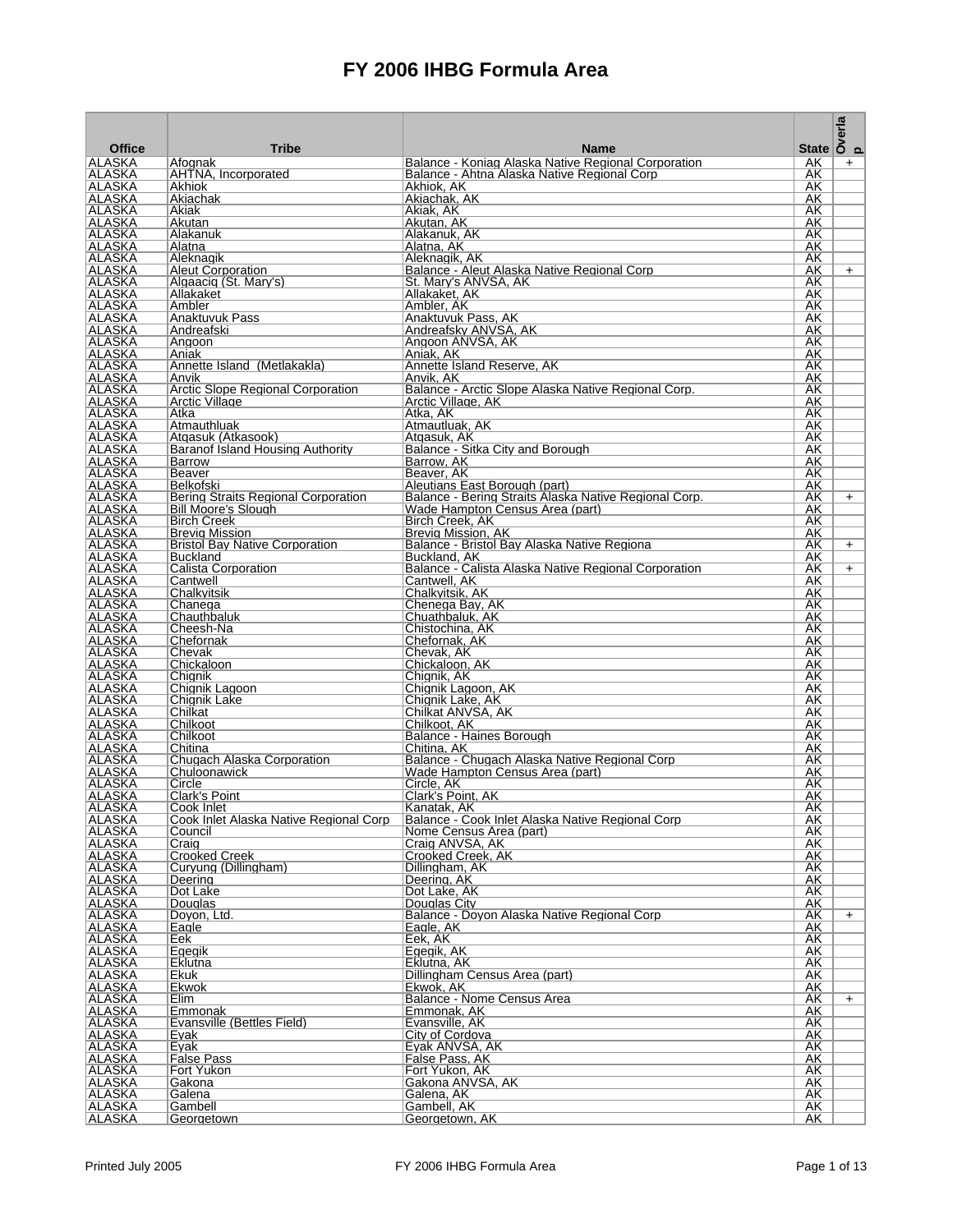| <b>Office</b>                  | <b>Tribe</b>                                | <b>Name</b>                                                            |                 | State $\overline{\begin{array}{c} a \\ \overline{b} \\ 0 \\ \end{array}}$ |
|--------------------------------|---------------------------------------------|------------------------------------------------------------------------|-----------------|---------------------------------------------------------------------------|
| ALASKA                         | Golovin (Chinik)                            | Golovin, AK                                                            | AK              |                                                                           |
| ALASKA                         | Goodnews Bay                                | Goodnews Bay, AK                                                       | AK.             |                                                                           |
| ALASKA                         | Grayling                                    | Grayling, AK                                                           | AK              |                                                                           |
| <b>ALASKA</b><br>ALASKA        | Gulkana<br>Hamilton                         | Gulkana. AK<br>Wade Hampton Census Area (part)                         | AK<br>AK        |                                                                           |
| <b>ALASKA</b>                  | Healv Lake                                  | Healy Lake, AK                                                         | AK              |                                                                           |
| ALASKA                         | <b>Holy Cross</b>                           | Holy Cross, AK                                                         | AK.             |                                                                           |
| <b>ALASKA</b>                  | Hoonah                                      | Hoonah, AK                                                             | AΚ              |                                                                           |
| ALASKA<br><b>ALASKA</b>        | Hooper Bay<br>Hughes                        | Hooper Bay, AK<br>Hughes, AK                                           | AK<br>AK        |                                                                           |
| ALASKA                         | Huslia                                      | Huslia, AK                                                             | AK              |                                                                           |
| ALASKA                         | Hydaburg                                    | Hydaburg, AK                                                           | AK              |                                                                           |
| ALASKA                         | lgiugig                                     | Igiugig, AK                                                            | AK              |                                                                           |
| ALASKA<br>ALASKA               | Iliamna<br>Inalik (Diomede)                 | Iliamna, AK<br>Inalik, AK                                              | AK<br>AK.       |                                                                           |
| ALASKA                         | Ivanof Bay                                  | Ivanof Bav. AK                                                         | AK              |                                                                           |
| <b>ALASKA</b>                  | Kaguyak                                     | Balance - Koniag Alaska Native Regional Corporation                    | AK              | $+$                                                                       |
| ALASKA                         | Kake                                        | Kake ANVSA, AK                                                         | AK              |                                                                           |
| <b>ALASKA</b><br>ALASKA        | Kaktovik<br>Kalskag                         | Kaktovik, AK<br>Kalskag, AK                                            | AK<br>AK        |                                                                           |
| <b>ALASKA</b>                  | Kaltag                                      | Kaltag, AK                                                             | AK              |                                                                           |
| ALASKA                         | Kanatak                                     |                                                                        |                 |                                                                           |
| ALASKA                         | Karluk                                      | Karluk, AK                                                             | AK              |                                                                           |
| <b>ALASKA</b>                  | Kasigluk                                    | Kasigluk, AK                                                           | AK              |                                                                           |
| ALASKA<br><b>ALASKA</b>        | Kassan<br>Kenaitze                          | Kasaan ANVSA, AK<br>Kenaitze, AK                                       | AK<br>AK        |                                                                           |
| ALASKA                         | Ketchikan                                   | Balance - Ketchikan Gateway Borough                                    | AK              |                                                                           |
| <b>ALASKA</b>                  | Kiana                                       | Kiana, AK                                                              | AK              |                                                                           |
| <b>ALASKA</b>                  | King Cove                                   | King Cove, AK                                                          | AK              |                                                                           |
| ALASKA                         | King Island                                 | Balance - Nome Census Area                                             | AK<br>AK        | $+$                                                                       |
| <b>ALASKA</b><br>ALASKA        | King Salmon<br>Kipnuk                       | Balance - Bristol Bay Alaska Native Regional Corporation<br>Kipnuk, AK | AK              | $+$                                                                       |
| <b>ALASKA</b>                  | Kivalina                                    | Kivalina, AK                                                           | AΚ              |                                                                           |
| ALASKA                         | Klawock                                     | Klawock ANVSA, AK                                                      | AK              |                                                                           |
| <b>ALASKA</b>                  | Kluti Kaah (Copper Center)                  | Copper Center, AK                                                      | AK              |                                                                           |
| ∣ALASKA<br>ALASKA              | Knik<br>Kobuk                               | Knik ANVSA, AK<br>Kobuk, AK                                            | AK<br>AΚ        |                                                                           |
| ALASKA                         | Kokhanok                                    | Kokhanok, AK                                                           | AK              |                                                                           |
| ALASKA                         | Koliganek                                   | New Koliganek, AK                                                      | AK.             |                                                                           |
| ALASKA                         | Kongiganak                                  | Kongiganak, AK                                                         | AK              |                                                                           |
| ALASKA<br><b>ALASKA</b>        | Koniag, Incorporated                        | Balance - Koniag Alaska Native Regional Corporation<br>Kotlik, AK      | AK<br>AK        | $+$                                                                       |
| ALASKA                         | Kotlik<br>Kotzebue                          | Kotzebue, AK                                                           | AK              |                                                                           |
| <b>ALASKA</b>                  | Koyuk                                       | Koyuk, AK                                                              | AK              |                                                                           |
| ALASKA                         | Koyukuk                                     | Koyukuk, AK                                                            | AK              |                                                                           |
| <b>ALASKA</b>                  | Kwethluk                                    | Kwethluk, AK                                                           | AK              |                                                                           |
| ALASKA<br>ALASKA               | Kwigillingok<br>Kwinhagak (Quinhagak)       | Kwigillingok, AK<br>Kwinhagak, AK                                      | AK<br>AK        |                                                                           |
| <b>ALASKA</b>                  | Larsen Bay                                  | Larsen Bay, AK                                                         | AK              |                                                                           |
| <b>ALASKA</b>                  | Lesnoi (Woody Island)                       | Balance - Koniag Alaska Native Regional Corporation                    | AK              | $+$                                                                       |
| <b>ALASKA</b>                  | Levelock                                    | Levelock, AK<br>Bethel Census Area (part)                              | AK              |                                                                           |
| ALASKA<br>ALASKA               | Lime Village<br>Lower.Kalskag               | Lower Kalskag, AK                                                      | AK<br>AK        |                                                                           |
| ALASKA                         | <b>Manley Hot Springs</b>                   | Manley Hot Springs, AK                                                 | AK              |                                                                           |
| ∣ALASKA                        | ∣Manokotak                                  | Manokotak. AK                                                          | AΚ              |                                                                           |
| <b>ALASKA</b>                  | Marshall                                    | Marshall, AK                                                           | AK              |                                                                           |
| ALASKA<br><b>ALASKA</b>        | Mary's Igloo<br><b>McGrath</b>              | Nome Census Area (part)<br>McGrath, AK                                 | AK<br>AK        |                                                                           |
| ALASKA                         | Mekoryuk                                    | Mekoryuk, AK                                                           | AK              |                                                                           |
| <b>ALASKA</b>                  | Mentasta                                    | Mentasta Lake, AK                                                      | AK              |                                                                           |
| ALASKA<br><b>ALASKA</b>        | Minto                                       | Minto, AK                                                              | AK              |                                                                           |
| ALASKA                         | Mountain Village (Asa'Carsarmiut)<br>Naknek | Mountain Village, AK<br>Naknek, AK                                     | AK<br>AK        |                                                                           |
| ALASKA                         | <b>NANA Corporation</b>                     | Balance - NANA Alaska Native Regional Corp                             | AK              |                                                                           |
| ALASKA                         | Nanwelek (English Bay)                      | Nanwalek, AK                                                           | AK              |                                                                           |
| ALASKA                         | Napaimute                                   | Bethel Census Area (part)                                              | AK              |                                                                           |
| <b>ALASKA</b><br><b>ALASKA</b> | Napakiak<br>Napaskiak                       | Napakiak, AK<br>Napaskiak, AK                                          | <b>AK</b><br>AK |                                                                           |
| <b>ALASKA</b>                  | Nelson Lagoon                               | Nelson Lagoon, AK                                                      | AK              |                                                                           |
| ALASKA                         | Nenana                                      | Nenana, AK                                                             | AK              |                                                                           |
| ALASKA                         | New Stuyahok                                | New Stuvahok, AK                                                       | AK              |                                                                           |
| ALASKA<br>ALASKA               | Newhalen<br><b>Newtok</b>                   | Newhalen, AK<br>Newtok, AK                                             | AK<br>AK        |                                                                           |
| <b>ALASKA</b>                  | Nightmute                                   | Nightmute, AK                                                          | AK              |                                                                           |
| ALASKA                         | Nikolai                                     | Nikolai, AK                                                            | AK              |                                                                           |
| <b>ALASKA</b>                  | Nikolski                                    | Nikolski, AK                                                           | AK              |                                                                           |
| ALASKA<br><b>ALASKA</b>        | Ninilchik                                   | Ninilchik, AK                                                          | AK<br>AK        |                                                                           |
| ALASKA                         | Noatak<br>Nome                              | Noatak, AK<br>Balance - Nome Census Area                               | AK              | $+$                                                                       |
| <b>ALASKA</b>                  | Nondalton                                   | Nondalton, AK                                                          | AK              |                                                                           |
| <b>ALASKA</b>                  | Noorvik                                     | Noorvik, AK                                                            | AK              |                                                                           |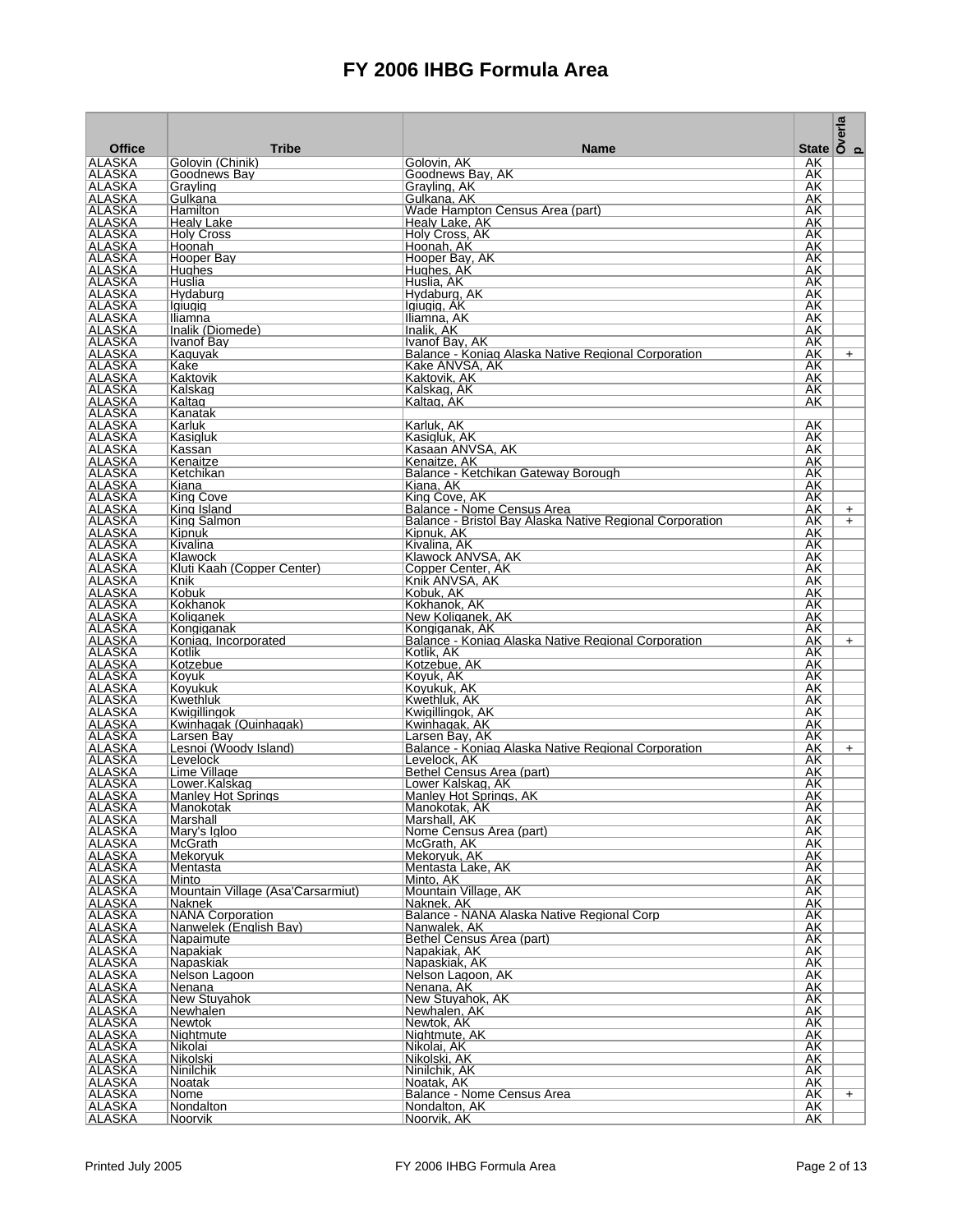|                                |                                                        |                                                                       | State $\overline{\smash{\big)}\,^{\text{max}}_{\text{out}}}$ |     |
|--------------------------------|--------------------------------------------------------|-----------------------------------------------------------------------|--------------------------------------------------------------|-----|
| <b>Office</b><br><b>ALASKA</b> | <b>Tribe</b><br>Northway                               | <b>Name</b><br>Northway, AK                                           | AK                                                           |     |
| ALASKA                         | Northway                                               | see Balance - Doyon Alaska Native Regional Corp                       |                                                              | $+$ |
| <b>ALASKA</b>                  | Nuigsut                                                | Nuigsut, AK                                                           | AK                                                           |     |
| ALASKA<br><b>ALASKA</b>        | Nulato<br>Nunapitchuk                                  | Nulato, AK<br>Nunapitchuk, AK                                         | AK.<br>AK                                                    |     |
| <b>ALASKA</b>                  | Ohogamiut                                              | Wade Hampton Census Area (part)                                       | AK                                                           |     |
| ALASKA                         | Old Harbor                                             | Old Harbor, AK                                                        | AK                                                           |     |
| <b>ALASKA</b>                  | Orutsararmuit (Bethel)                                 | Bethel, AK                                                            | AΚ                                                           |     |
| <b>ALASKA</b><br><b>ALASKA</b> | Oscarville<br>Ouzinkie                                 | Oscarville, AK<br>Ouzinkie, AK                                        | AK<br>AK                                                     |     |
| ALASKA                         | Paimiut                                                | Wade Hampton Census Area (part)                                       | AK                                                           |     |
| ALASKA                         | <b>Pauloff Harbor Village</b>                          | Balance - Aleut Alaska Native Regional Corporation                    | AK                                                           | $+$ |
| ALASKA<br><b>ALASKA</b>        | Pedro Bay<br>Perrvville                                | Pedro Bay, AK<br>Perryville, AK                                       | AK<br>AK                                                     |     |
| <b>ALASKA</b>                  | Petersburg                                             | Petersburg Census Area                                                | AK                                                           |     |
| ALASKA                         | <b>Pilot Point</b>                                     | Pilot Point ANVSA, AK                                                 | AK                                                           |     |
| <b>ALASKA</b><br>ALASKA        | <b>Pilot Station</b><br>Pitka's Point                  | Pilot Station, AK<br>Pitkas Point, AK                                 | AK<br>AK                                                     |     |
| <b>ALASKA</b>                  | Platinum                                               | Platinum, AK                                                          | AK                                                           |     |
| ALASKA                         | Point Hope                                             | Point Hope, AK                                                        | AK                                                           |     |
| <b>ALASKA</b>                  | Point Lay                                              | Point Lay, AK                                                         | AK                                                           |     |
| ALASKA<br>ALASKA               | Port Graham<br>Port Heiden                             | Port Graham, AK<br>Port Heiden, AK                                    | AK<br>AK                                                     |     |
| <b>ALASKA</b>                  | Port Lions                                             | Port Lions, AK                                                        | AK                                                           |     |
| <b>ALASKA</b>                  | Portage Creek                                          | Portage Creek, AK                                                     | AK                                                           |     |
| <b>ALASKA</b><br><b>ALASKA</b> | Qagan Tayagungin (Sand Point)<br>Qawalangin (Unalaska) | Sand Point, AK<br>Unalaska, AK                                        | AK<br>AK                                                     |     |
| <b>ALASKA</b>                  | Rampart                                                | Rampart, AK                                                           | AK                                                           |     |
| ALASKA                         | <b>Red Devil</b>                                       | Red Devil, AK                                                         | AK                                                           |     |
| <b>ALASKA</b>                  | Ruby                                                   | Ruby, AK                                                              | AK                                                           |     |
| <b>ALASKA</b><br>ALASKA        | Russian Mission<br>Saint George                        | Russian Mission, AK<br>St. George, AK                                 | AK<br>AK                                                     |     |
| <b>ALASKA</b>                  | Saint Michael                                          | St. Michael, AK                                                       | AΚ                                                           |     |
| <b>ALASKA</b>                  | Saint Paul                                             | St. Paul ANVSA, AK                                                    | AK                                                           |     |
| <b>ALASKA</b><br>ALASKA        | Salamatoff<br>Savoonga                                 | Salamatof, AK<br>Savoonga, AK                                         | AK<br>AK                                                     |     |
| <b>ALASKA</b>                  | Saxman                                                 | Saxman, AK                                                            | AK                                                           |     |
| ALASKA                         | Scammon Bay                                            | Scammon Bay, AK                                                       | AK                                                           |     |
| ALASKA<br><b>ALASKA</b>        | Selawik<br>Seldovia                                    | Selawik, AK<br>Seldovia, AK                                           | AK<br>AK                                                     |     |
| ALASKA                         | Shageluk                                               | Shageluk, AK                                                          | AK                                                           |     |
| <b>ALASKA</b>                  | Shaktoolik                                             | Shaktoolik, AK                                                        | AK                                                           |     |
| ALASKA                         | Sheldon's Point                                        | Nunam Igua, AK                                                        | AK                                                           |     |
| <b>ALASKA</b><br>ALASKA        | Shishmaref<br>Shoonag' Tribe of Kodiak                 | Shishmaref, AK<br>Balance - Koniag Alaska Native Regional Corporation | AK<br>AK                                                     | $+$ |
| <b>ALASKA</b>                  | Shungnak                                               | Shungnak, AK                                                          | AK                                                           |     |
| ALASKA                         | Skagway                                                | Balance - Skagway-Hoonah-Angoon Census Area                           | AK                                                           |     |
| ALASKA<br>ALASKA               | Sleetmute<br>Solomon                                   | Sleetmute, AK<br>Solomon, AK                                          | AK<br>AK                                                     |     |
| <b>ALASKA</b>                  | South Naknek                                           | South Naknek, AK                                                      | AK                                                           |     |
| <b>ALASKA</b>                  | <b>Stebbins</b>                                        | Stebbins, AK                                                          | AK                                                           |     |
| <b>ALASKA</b><br>ALASKA        | Stevens Village<br><b>Stony River</b>                  | Stevens Village, AK<br>Stony River, AK                                | AK<br>AK                                                     |     |
| ALASKA                         | Takotna                                                | Takotna, AK                                                           | AΚ                                                           |     |
| ∣ALASKA                        | Tanacross                                              | Tanacross. AK                                                         | AΚ                                                           |     |
| <b>ALASKA</b><br>ALASKA        | Tanana<br>Tatitlek                                     | Tanana, AK<br>Tatitlek, AK                                            | AK<br>AK                                                     |     |
| <b>ALASKA</b>                  | Tazlina                                                | Tazlina, AK                                                           | AK                                                           |     |
| <b>ALASKA</b>                  | Telida                                                 | Telida, AK                                                            | AK                                                           |     |
| <b>ALASKA</b>                  | Teller                                                 | Teller, AK                                                            | AK                                                           |     |
| ALASKA<br><b>ALASKA</b>        | Tetlin<br>Tlingit-Haida Central Council                | Tetlin, AK<br>Balance - Sealaska Alaska Native Regional Corporation   | AK<br>AΚ                                                     |     |
| ALASKA                         | Togiak                                                 | Togiak, AK                                                            | AK                                                           |     |
| ALASKA                         | Toksook Bay                                            | Toksook Bay, AK                                                       | AK                                                           |     |
| ALASKA<br>ALASKA               | Tuluksak<br>Tuntutuliak                                | Tuluksak, AK                                                          | AK<br>AK                                                     |     |
| <b>ALASKA</b>                  | Tununak                                                | Tuntutuliak, AK<br>Tununak, AK                                        | AK                                                           |     |
| ALASKA                         | Twin Hills                                             | Twin Hills, AK                                                        | AK                                                           |     |
| <b>ALASKA</b>                  | Tyonek                                                 | Tyonek, AK                                                            | AK                                                           |     |
| ALASKA<br>ALASKA               | Ugashik<br>Umkumiute                                   | Ugashik, AK<br>Balance - Calista Alaska Native Regional Corporation   | AK<br>AK                                                     | $+$ |
| ALASKA                         | Unalakleet                                             | Unalakleet, AK                                                        | AK                                                           |     |
| ALASKA                         | Unga                                                   | Balance - Aleut Alaska Native Regional Corporation                    | AK                                                           | $+$ |
| <b>ALASKA</b><br>ALASKA        | Venetie<br>Wainwright                                  | Balance Doyon Alaska Native Regional Corporation<br>Wainwright, AK    | AK<br>AK                                                     | $+$ |
| <b>ALASKA</b>                  | <b>Wales</b>                                           | Wales, AK                                                             | AK                                                           |     |
| ALASKA                         | White Mountain                                         | White Mountain, AK                                                    | AK                                                           |     |
| <b>ALASKA</b>                  | Wrangell                                               | <b>Wrangell Census Area</b>                                           | <b>AK</b>                                                    |     |
| ∣ALASKA                        | Yakutat                                                | Yakutat ANVSA, AK                                                     | AK                                                           |     |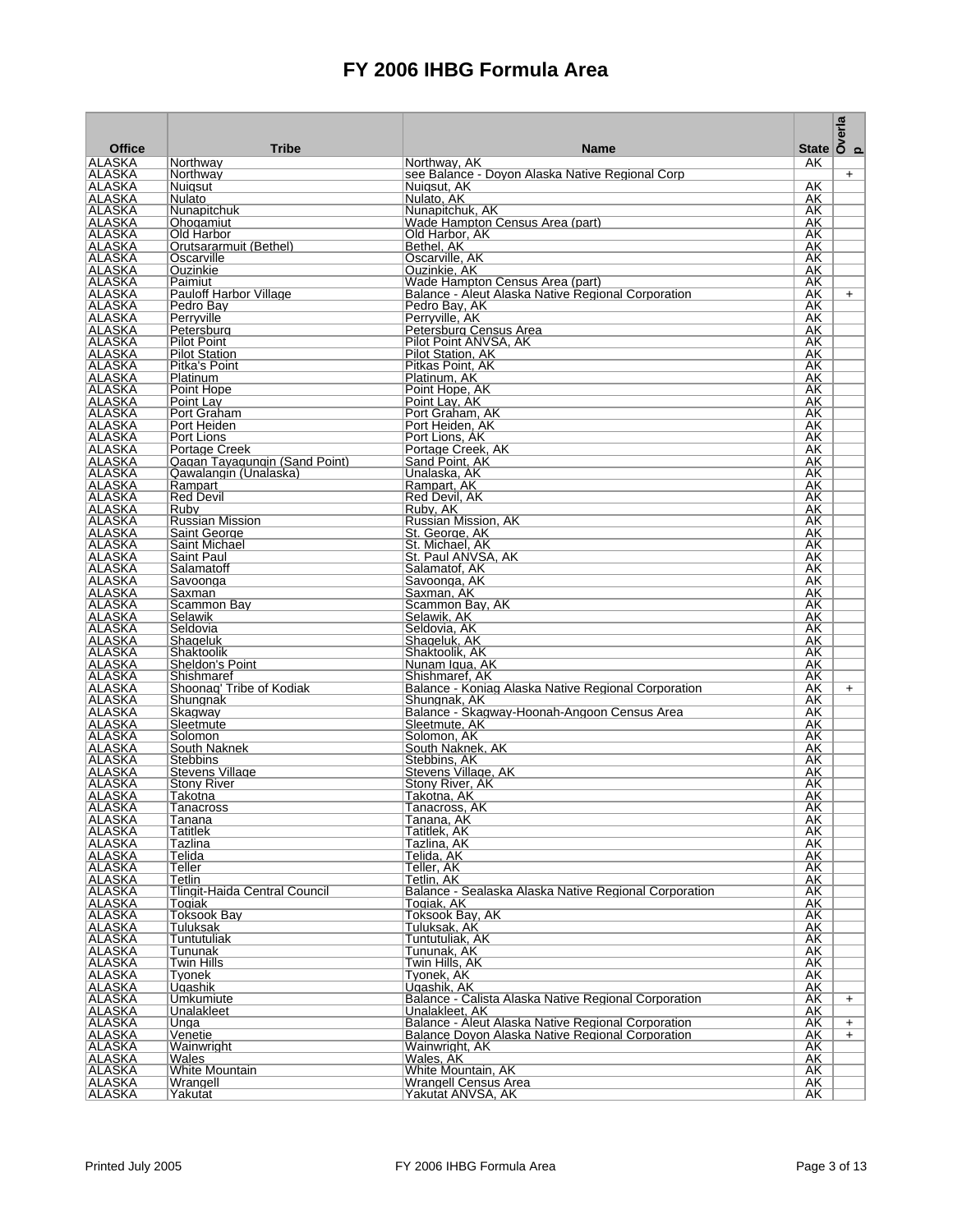|                                  |                                                                    |                                                                                                | State $\overline{\smash{\big)}\,^{\text{max}}_{\text{O}}}$ |            |
|----------------------------------|--------------------------------------------------------------------|------------------------------------------------------------------------------------------------|------------------------------------------------------------|------------|
| <b>Office</b>                    | <b>Tribe</b>                                                       | <b>Name</b>                                                                                    |                                                            |            |
| <b>CHICAGO</b><br><b>CHICAGO</b> | Aroostook Band of Micmac<br>Aroostook Band of Micmac               | Aroostook Band of Micmac, ME<br>Balance - Aroostook County                                     | МE<br>ME                                                   | $+$        |
| CHICAGO                          | <b>Bad River Band</b>                                              | Bad River Reservation, WI                                                                      | WI                                                         |            |
| <b>CHICAGO</b>                   | <b>Bad River Band</b>                                              | Balance - Ashland County                                                                       | WI                                                         |            |
| <b>CHICAGO</b><br><b>CHICAGO</b> | <b>Bad River Band</b><br><b>Bay Mills Indian Community</b>         | Balance - Iron County<br>Bay Mills Reservation & Off-Reservation Trust Land, MI                | WI<br>MI                                                   |            |
| <b>CHICAGO</b>                   | Bay Mills Indian Community                                         | Balance - Chippewa County                                                                      | MI                                                         | $+$        |
| CHICAGO                          | Boise Forte Band of Minn. Chippewa                                 | Bois Forte Reservation, MN                                                                     | MN                                                         |            |
| CHICAGO<br><b>CHICAGO</b>        | Catawba Indian Tribe<br>Catawba Indian Tribe                       | Catawba Reservation, SC<br>Balance - Abbeville County                                          | SC<br>SC                                                   |            |
| CHICAGO                          | Catawba Indian Tribe                                               | Balance - Aiken County                                                                         | SC                                                         |            |
| <b>CHICAGO</b>                   | Catawba Indian Tribe                                               | Balance - Allendale County                                                                     | SC                                                         |            |
| CHICAGO<br><b>CHICAGO</b>        | Catawba Indian Tribe<br>Catawba Indian Tribe                       | Balance - Anderson County<br>Balance - Bamberg County                                          | SC<br>$\overline{SC}$                                      |            |
| <b>CHICAGO</b>                   | Catawba Indian Tribe                                               | Balance - Barnwell County                                                                      | $\overline{SC}$                                            |            |
| <b>CHICAGO</b>                   | Catawba Indian Tribe                                               | Balance - Beaufort County                                                                      | $\overline{SC}$                                            |            |
| CHICAGO<br><b>CHICAGO</b>        | Catawba Indian Tribe<br>Catawba Indian Tribe                       | Balance - Berkeley County<br>Balance - Cabarrus County                                         | SC<br><b>NC</b>                                            |            |
| CHICAGO                          | Catawba Indian Tribe                                               | Balance - Calhoun County                                                                       | SC                                                         |            |
| <b>CHICAGO</b>                   | Catawba Indian Tribe                                               | Balance - Charleston County                                                                    | SC                                                         |            |
| <b>CHICAGO</b><br>CHICAGO        | Catawba Indian Tribe                                               | Balance - Cherokee County                                                                      | $\overline{SC}$<br>SC                                      |            |
| <b>CHICAGO</b>                   | Catawba Indian Tribe<br>Catawba Indian Tribe                       | Balance - Chester County<br>Balance - Chesterfield County                                      | $\overline{SC}$                                            |            |
| CHICAGO                          | Catawba Indian Tribe                                               | Balance - Clarendon County                                                                     | $\overline{\text{SC}}$                                     |            |
| <b>CHICAGO</b>                   | Catawba Indian Tribe                                               | <b>Balance - Cleveland County</b>                                                              | NС                                                         |            |
| CHICAGO<br><b>CHICAGO</b>        | Catawba Indian Tribe<br>Catawba Indian Tribe                       | Balance - Colleton County<br>Balance - Darlington County                                       | SC<br>$\overline{\text{SC}}$                               |            |
| <b>CHICAGO</b>                   | Catawba Indian Tribe                                               | <b>Balance - Dillon County</b>                                                                 | SC                                                         |            |
| <b>CHICAGO</b>                   | Catawba Indian Tribe                                               | Balance - Dorchester County                                                                    | SC                                                         |            |
| <b>CHICAGO</b><br><b>CHICAGO</b> | Catawba Indian Tribe<br>Catawba Indian Tribe                       | Balance - Edgefield County<br>Balance - Fairfield County                                       | $\overline{SC}$<br>$\overline{SC}$                         |            |
| <b>CHICAGO</b>                   | Catawba Indian Tribe                                               | Balance - Florence County                                                                      | $\overline{SC}$                                            |            |
| CHICAGO                          | Catawba Indian Tribe                                               | <b>Balance - Gaston County</b>                                                                 | NС                                                         |            |
| CHICAGO<br><b>CHICAGO</b>        | Catawba Indian Tribe                                               | Balance - Georgetown County                                                                    | SC<br>SC                                                   |            |
| CHICAGO                          | Catawba Indian Tribe<br>Catawba Indian Tribe                       | <b>Balance - Greenville County</b><br>Balance - Greenwood County                               | SC                                                         |            |
| <b>CHICAGO</b>                   | Catawba Indian Tribe                                               | Balance - Hampton County                                                                       | SC                                                         |            |
| CHICAGO                          | Catawba Indian Tribe                                               | Balance - Horry County                                                                         | SC                                                         |            |
| <b>CHICAGO</b><br>CHICAGO        | Catawba Indian Tribe<br>Catawba Indian Tribe                       | Balance - Jasper County<br>Balance - Kershaw County                                            | $\overline{SC}$<br>$\overline{SC}$                         |            |
| <b>CHICAGO</b>                   | Catawba Indian Tribe                                               | Balance - Lancaster County                                                                     | $\overline{SC}$                                            |            |
| CHICAGO                          | Catawba Indian Tribe                                               | Balance - Laurens County                                                                       | $\overline{SC}$                                            |            |
| <b>CHICAGO</b><br>CHICAGO        | Catawba Indian Tribe<br>Catawba Indian Tribe                       | Balance - Lee County<br>Balance - Lexington County                                             | $\overline{SC}$<br>$\overline{SC}$                         |            |
| <b>CHICAGO</b>                   | Catawba Indian Tribe                                               | Balance - Marion County                                                                        | SC                                                         |            |
| <b>CHICAGO</b>                   | Catawba Indian Tribe                                               | Balance - Marlboro County                                                                      | $\overline{SC}$                                            |            |
| CHICAGO<br><b>CHICAGO</b>        | Catawba Indian Tribe<br>Catawba Indian Tribe                       | Balance - McCormick County<br>Balance - Mecklenburg County                                     | SC<br>$\overline{\text{NC}}$                               |            |
| <b>CHICAGO</b>                   | Catawba Indian Tribe                                               | Balance - Newberry County                                                                      | SC                                                         |            |
| <b>CHICAGO</b>                   | Catawba Indian Tribe                                               | Balance - Oconee County                                                                        | $\overline{SC}$                                            |            |
| CHICAGO<br><b>CHICAGO</b>        | Catawba Indian Tribe<br>Catawba Indian Tribe                       | Balance - Orangeburg County<br>Balance - Pickens County                                        | SC<br>$\overline{\text{SC}}$                               |            |
| <b>CHICAGO</b>                   | Catawba Indian Tribe                                               | <b>Balance - Richland County</b>                                                               | $\overline{SC}$                                            |            |
| CHICAGO                          | Catawba Indian Tribe                                               | Balance - Rutherford County                                                                    | NС                                                         |            |
| CHICAGO<br><b>CHICAGO</b>        | Catawba Indian Tribe                                               | Balance - Saluda County                                                                        | $\overline{SC}$                                            |            |
| <b>CHICAGO</b>                   | Catawba Indian Tribe<br>Catawba Indian Tribe                       | Balance - Spartanburg County<br>Balance - Sumter County                                        | SC<br><u>SC</u>                                            |            |
| <b>CHICAGO</b>                   | Catawba Indian Tribe                                               | <b>Balance - Union County</b>                                                                  | NC.                                                        |            |
| <b>CHICAGO</b>                   | Catawba Indian Tribe                                               | Balance - Union County                                                                         | SC                                                         |            |
| <b>CHICAGO</b><br><b>CHICAGO</b> | Catawba Indian Tribe<br>Catawba Indian Tribe                       | Balance - Williamsburg County<br><b>Balance - York County</b>                                  | $\overline{SC}$<br>SC                                      |            |
| <b>CHICAGO</b>                   | Cayuga Nation                                                      | Cayuga Nation, NY                                                                              | NY                                                         |            |
| <b>CHICAGO</b>                   | Cayuga Nation                                                      | Balance - Erie County                                                                          | NY                                                         |            |
| <b>CHICAGO</b><br><b>CHICAGO</b> | <b>Coconut Creek Reservation</b><br><b>Coharie State Tribe</b>     | <b>Broward County (part)</b><br>Coharie, NC                                                    | FL<br>NC.                                                  |            |
| <b>CHICAGO</b>                   | Eastern Cherokee                                                   | Eastern Cherokee Reservation, NC                                                               | <b>NC</b>                                                  |            |
| <b>CHICAGO</b>                   | Fond Du Lac Band of Minnesota                                      | Fond du Lac Reservation & Off-Reservation Trust Land, MN-WI                                    | ΜN                                                         |            |
| <b>CHICAGO</b><br><b>CHICAGO</b> | Fond Du Lac Band of Minnesota<br>Fond Du Lac Band of Minnesota     | Fond du Lac Reservation & Off-Reservation Trust Land, MN-WI<br><b>Balance - Carlton County</b> | WI<br>MN.                                                  |            |
| <b>CHICAGO</b>                   | Fond Du Lac Band of Minnesota                                      | Balance - St. Louis County                                                                     | <b>MN</b>                                                  |            |
| <b>CHICAGO</b>                   | <b>Forest County Potawatami</b>                                    | Forest County Potawatomi Community & Off-Reser Trust Land, WI                                  | WI                                                         |            |
| <b>CHICAGO</b><br><b>CHICAGO</b> | Forest County Potawatami<br>Golden Hill Paugusset                  | <b>Balance - Forest County</b><br>Fairfield County (part)                                      | WI<br>CT                                                   | $+$        |
| <b>CHICAGO</b>                   | Golden Hill Paugusset                                              | New London County (part)                                                                       | СT                                                         |            |
| <b>CHICAGO</b>                   | Grand Portage Band of Minn. Chippewa                               | Gr& Portage Reservation & Off-Reservation Trust Land, MT                                       | ΜN                                                         |            |
| <b>CHICAGO</b><br><b>CHICAGO</b> | Grand Portage Band of Minn. Chippewa<br><b>Grand Traverse Band</b> | Balance - Cook County<br>Gr& Traverse Reservation & Off-Reservation Trust Land, MI             | ΜN<br>MI                                                   |            |
| <b>CHICAGO</b>                   | <b>Grand Traverse Band</b>                                         | <b>Balance - Antrim County</b>                                                                 | MI                                                         | $+$        |
| <b>CHICAGO</b>                   | <b>Grand Traverse Band</b>                                         | Balance - Benzie County                                                                        | MI                                                         | $+$        |
| <b>CHICAGO</b><br><b>CHICAGO</b> | <b>Grand Traverse Band</b><br><b>Grand Traverse Band</b>           | <b>Balance - Grand Traverse County</b><br>Balance - Leelanau County                            | MI<br>MI                                                   | $+$<br>$+$ |
|                                  |                                                                    |                                                                                                |                                                            |            |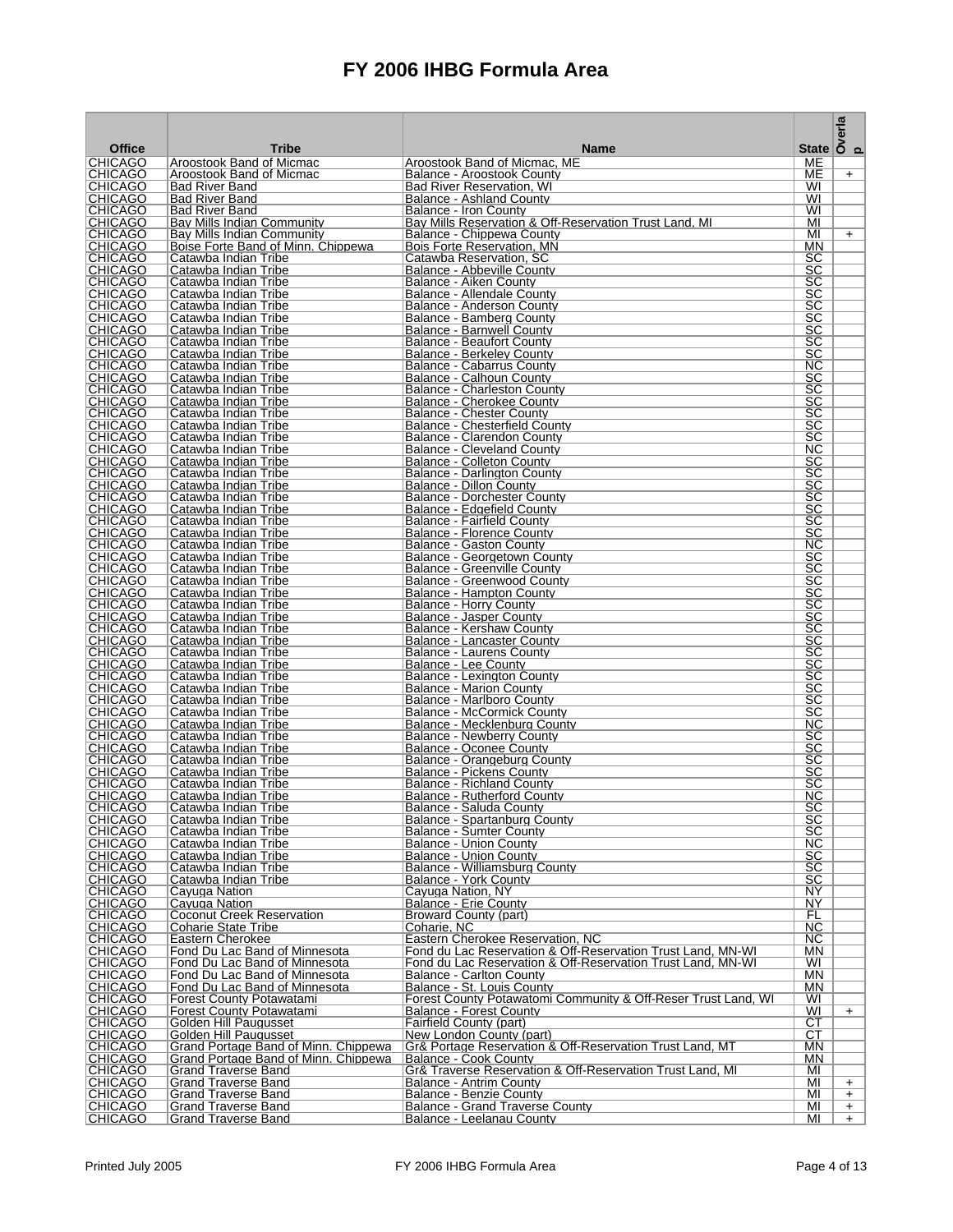|                                  |                                                                        |                                                                                                |                  | $\begin{array}{c}\n\overline{a} \\ \overline{b} \\ \overline{c} \\ \overline{d}\n\end{array}$ State $\begin{array}{c}\n\overline{a} \\ \overline{b} \\ \overline{c}\n\end{array}$ |
|----------------------------------|------------------------------------------------------------------------|------------------------------------------------------------------------------------------------|------------------|-----------------------------------------------------------------------------------------------------------------------------------------------------------------------------------|
| <b>Office</b>                    | <b>Tribe</b>                                                           | <b>Name</b>                                                                                    |                  |                                                                                                                                                                                   |
| <b>CHICAGO</b><br><b>CHICAGO</b> | Grand Traverse Band<br><b>Grand Traverse Band</b>                      | <b>Balance - Manistee County</b><br>Balance - Charlevoix Countv                                | MI<br>MI         | $\ddot{}$<br>$+$                                                                                                                                                                  |
| CHICAGO                          | Haliwa-Saponi State Tribe                                              | Haliwa-Saponi, NC                                                                              | NC.              |                                                                                                                                                                                   |
| <b>CHICAGO</b><br><b>CHICAGO</b> | Hannahville Community<br><b>Ho-Chunk Nation</b>                        | Hannahville Community & Off-Reservation Trust Land, MI                                         | MI<br>WI         |                                                                                                                                                                                   |
| <b>CHICAGO</b>                   | Ho-Chunk Nation                                                        | Ho-Chunk Reservation & Off-Reservation Trust Land, MN-WI<br>Houston County Trust Lands         | MN               |                                                                                                                                                                                   |
| <b>CHICAGO</b>                   | Ho-Chunk Nation                                                        | Balance - Adams County                                                                         | WI               |                                                                                                                                                                                   |
| CHICAGO                          | Ho-Chunk Nation                                                        | Balance - Clark County                                                                         | WI               |                                                                                                                                                                                   |
| CHICAGO<br><b>CHICAGO</b>        | Ho-Chunk Nation<br>Ho-Chunk Nation                                     | Balance - Columbia County<br><b>Balance - Crawford County</b>                                  | WI<br>WI         |                                                                                                                                                                                   |
| CHICAGO                          | Ho-Chunk Nation                                                        | Balance - Dane County                                                                          | WI               |                                                                                                                                                                                   |
| <b>CHICAGO</b>                   | Ho-Chunk Nation                                                        | <b>Balance - Eau Claire County</b>                                                             | WI               |                                                                                                                                                                                   |
| CHICAGO<br><b>CHICAGO</b>        | Ho-Chunk Nation<br>Ho-Chunk Nation                                     | Balance - Jackson Countv<br>Balance - Juneau County                                            | WI<br>WI         |                                                                                                                                                                                   |
| <b>CHICAGO</b>                   | <b>Ho-Chunk Nation</b>                                                 | Balance - La Crosse Countv                                                                     | WI               |                                                                                                                                                                                   |
| <b>CHICAGO</b>                   | Ho-Chunk Nation                                                        | Balance - Monroe County                                                                        | WI               |                                                                                                                                                                                   |
| <b>CHICAGO</b><br><b>CHICAGO</b> | Ho-Chunk Nation<br>Ho-Chunk Nation                                     | <b>Balance - Sauk County</b><br>Balance - Shawano County                                       | WI<br>WI         |                                                                                                                                                                                   |
| CHICAGO                          | Ho-Chunk Nation                                                        | Balance - Trempealeau County                                                                   | WI               |                                                                                                                                                                                   |
| <b>CHICAGO</b>                   | <b>Ho-Chunk Nation</b>                                                 | Balance - Vernon County                                                                        | WI               |                                                                                                                                                                                   |
| <b>CHICAGO</b><br><b>CHICAGO</b> | <b>Ho-Chunk Nation</b><br><b>Houlton Band of Maliseets</b>             | Balance - Wood County<br>Houlton Maliseets Trust Land, ME                                      | WI<br>ME         |                                                                                                                                                                                   |
| <b>CHICAGO</b>                   | <b>Houlton Band of Maliseets</b>                                       | Balance - Aroostook County                                                                     | ME               | $+$                                                                                                                                                                               |
| <b>CHICAGO</b>                   | Huron Band of Potawatomi                                               | Huron Potawatomi Reservation, MI                                                               | MI               |                                                                                                                                                                                   |
| <b>CHICAGO</b><br><b>CHICAGO</b> | Huron Band of Potawatomi<br>Keweenaw Bay Indian Community              | Balance - Calhoun County<br>L'Anse Reservation & Off-Reservation Trust Land, MI                | MI<br>MI         |                                                                                                                                                                                   |
| <b>CHICAGO</b>                   | Keweenaw Bay Indian Community                                          | Ontonagon County (part)                                                                        | MI               |                                                                                                                                                                                   |
| <b>CHICAGO</b>                   | Keweenaw Bay Indian Community                                          | Balance - Baraga County                                                                        | MI               | $+$                                                                                                                                                                               |
| <b>CHICAGO</b><br><b>CHICAGO</b> | Keweenaw Bay Indian Community<br>Lac Courte Oreilles                   | Balance - Marquette County<br>Lac Courte Oreilles Reservation & Off-Reservation Trust Land, WI | MI<br>WI         | $+$                                                                                                                                                                               |
| <b>CHICAGO</b>                   | Lac Courte Oreilles                                                    | Balance - Sawver Countv                                                                        | WI               |                                                                                                                                                                                   |
| <b>CHICAGO</b>                   | Lac Du Flambeau Band                                                   | Lac du Flambeau Reservation, WI                                                                | WI               |                                                                                                                                                                                   |
| <b>CHICAGO</b><br><b>CHICAGO</b> | Lac Du Flambeau Band<br>Lac Vieux Desert Band                          | Balance -- Vilas County<br>Lac Vieux Desert Reservation, MI                                    | WI<br>MI         |                                                                                                                                                                                   |
| <b>CHICAGO</b>                   | Leech Lake Band of Minn. Chippewa                                      | Balance - Beltrami County                                                                      | <b>MN</b>        |                                                                                                                                                                                   |
| CHICAGO                          | Leech Lake Band of Minn. Chippewa                                      | Leech Lake Reservation & Off-Reservation Trust Land, MN                                        | <b>MN</b>        |                                                                                                                                                                                   |
| <b>CHICAGO</b><br><b>CHICAGO</b> | Little River Band of Ottawa<br>Little River Band of Ottawa             | Manistee County (part)<br>Balance - Lake County                                                | MI<br>MI         |                                                                                                                                                                                   |
| <b>CHICAGO</b>                   | Little River Band of Ottawa                                            | Balance - Mason County                                                                         | MI               |                                                                                                                                                                                   |
| <b>CHICAGO</b>                   | Little River Band of Ottawa                                            | Balance - Wexford County                                                                       | MI               |                                                                                                                                                                                   |
| <b>CHICAGO</b><br><b>CHICAGO</b> | Little Traverse Bay Band<br>Little Traverse Bay Band                   | Emmet County<br>Balance - Charlevoix County                                                    | MI<br>MI         | $+$                                                                                                                                                                               |
| <b>CHICAGO</b>                   | Little Traverse Bay Band                                               | Balance - Cheboygan County                                                                     | MI               | $+$                                                                                                                                                                               |
| CHICAGO                          | Little Traverse Bay Band                                               | Balance - Emmet County                                                                         | MI               | $+$                                                                                                                                                                               |
| <b>CHICAGO</b><br><b>CHICAGO</b> | Lower Sioux<br>Lumbee State Tribe                                      | Lower Sioux Reservation, MN<br>Lumbee, NC                                                      | MN<br>NC.        |                                                                                                                                                                                   |
| <b>CHICAGO</b>                   | Lumbee State Tribe                                                     | Balance - Cumberland County                                                                    | NC.              |                                                                                                                                                                                   |
| <b>CHICAGO</b>                   | Match-e-be-nash-she-wish Band                                          | Balance - Barry County                                                                         | MI               | $+$                                                                                                                                                                               |
| <b>CHICAGO</b><br><b>CHICAGO</b> | Match-e-be-nash-she-wish Band<br>Match-e-be-nash-she-wish Band         | Balance - Kalamazoo County<br>Balance - Kent County                                            | MI<br>МI         | $+$<br>$+$                                                                                                                                                                        |
| <b>CHICAGO</b>                   | Match-e-be-nash-she-wish Band                                          | Balance - Ottawa County                                                                        | MI               | $+$                                                                                                                                                                               |
| <b>CHICAGO</b>                   | Match-e-be-nash-she-wish Band                                          | Balance - Allegan County                                                                       | MI               | $+$                                                                                                                                                                               |
| <b>CHICAGO</b><br><b>CHICAGO</b> | Mattaponi<br><b>Meherrin State Tribe</b>                               | Mattaponi, VA<br>Meherrin, NC                                                                  | VA<br>NC.        |                                                                                                                                                                                   |
| CHICAGO                          | Meherrin State Tribe                                                   | Meherrin TDSA, NC (state)                                                                      | NС               |                                                                                                                                                                                   |
| <b>CHICAGO</b><br><b>CHICAGO</b> | Menominee Indian Tribe                                                 | Menominee Reservation & Off-Reservation Trust Land, WI                                         | WI<br>FL         |                                                                                                                                                                                   |
| <b>CHICAGO</b>                   | Miccosukee Tribe<br>Miccosukee Tribe                                   | Broward County (part)<br>Miami-Dade County (part)                                              | FL               |                                                                                                                                                                                   |
| CHICAGO                          | Mille Lacs Band of Minn. Chippewa                                      | Mille Lacs Reservation & Off-Reservation Trust Land, MN                                        | ΜN               |                                                                                                                                                                                   |
| <b>CHICAGO</b><br><b>CHICAGO</b> | Mille Lacs Band of Minn. Chippewa                                      | Balance - Crow Wing County<br>Balance - Mille Lacs County                                      | <b>MN</b><br>MN. |                                                                                                                                                                                   |
| <b>CHICAGO</b>                   | Mille Lacs Band of Minn. Chippewa<br>Mille Lacs Band of Minn. Chippewa | <b>Balance - Pine County</b>                                                                   | MN               |                                                                                                                                                                                   |
| <b>CHICAGO</b>                   | Mississippi Choctaw Tribe                                              | Mississippi Choctaw Reservation & Off-Reservation Trust Land, MS                               | мs               |                                                                                                                                                                                   |
| <b>CHICAGO</b>                   | Mississippi Choctaw Tribe                                              | Balance - Jackson County                                                                       | MS               |                                                                                                                                                                                   |
| <b>CHICAGO</b><br><b>CHICAGO</b> | Mississippi Choctaw Tribe<br>Mississippi Choctaw Tribe                 | Balance - Jasper County<br>Balance - Jones County                                              | МS<br>МS         |                                                                                                                                                                                   |
| <b>CHICAGO</b>                   | Mississippi Choctaw Tribe                                              | Balance - Kemper County                                                                        | мs               |                                                                                                                                                                                   |
| <b>CHICAGO</b>                   | Mississippi Choctaw Tribe                                              | Balance - Lauderdale County                                                                    | TN               |                                                                                                                                                                                   |
| <b>CHICAGO</b><br><b>CHICAGO</b> | Mississippi Choctaw Tribe<br>Mississippi Choctaw Tribe                 | Balance - Leake County<br>Balance - Neshoba County                                             | МS<br>МS         |                                                                                                                                                                                   |
| <b>CHICAGO</b>                   | Mississippi Choctaw Tribe                                              | <b>Balance - Newton County</b>                                                                 | <b>MS</b>        |                                                                                                                                                                                   |
| <b>CHICAGO</b>                   | Mississippi Choctaw Tribe                                              | <b>Balance - Scott County</b>                                                                  | MS               |                                                                                                                                                                                   |
| <b>CHICAGO</b><br><b>CHICAGO</b> | Mississippi Choctaw Tribe<br>Mohegan Tribe of Connecticut              | <b>Balance - Winston County</b><br>New London County (part)                                    | MS<br>СT         |                                                                                                                                                                                   |
| <b>CHICAGO</b>                   | <b>MOWA Band of Choctaw Indians</b>                                    | MOWA Choctaw, AL                                                                               | AL               |                                                                                                                                                                                   |
| CHICAGO                          | <b>MOWA Band of Choctaw Indians</b>                                    | Balance - Washington County                                                                    | AL               |                                                                                                                                                                                   |
| <b>CHICAGO</b><br><b>CHICAGO</b> | Narragansett Tribe<br>Narragansett Tribe                               | Narragansett Reservation, RI<br>Balance - Washington County                                    | RI<br>RI         |                                                                                                                                                                                   |
| <b>CHICAGO</b>                   | Oneida Nation of New York                                              | Oneida (NY) Reservation, NY                                                                    | NY               |                                                                                                                                                                                   |
| <b>CHICAGO</b>                   | Oneida Nation of New York                                              | Balance - Chenango County                                                                      | NY               |                                                                                                                                                                                   |
| <b>CHICAGO</b>                   | Oneida Nation of New York                                              | Balance - Cortland County                                                                      | NY               |                                                                                                                                                                                   |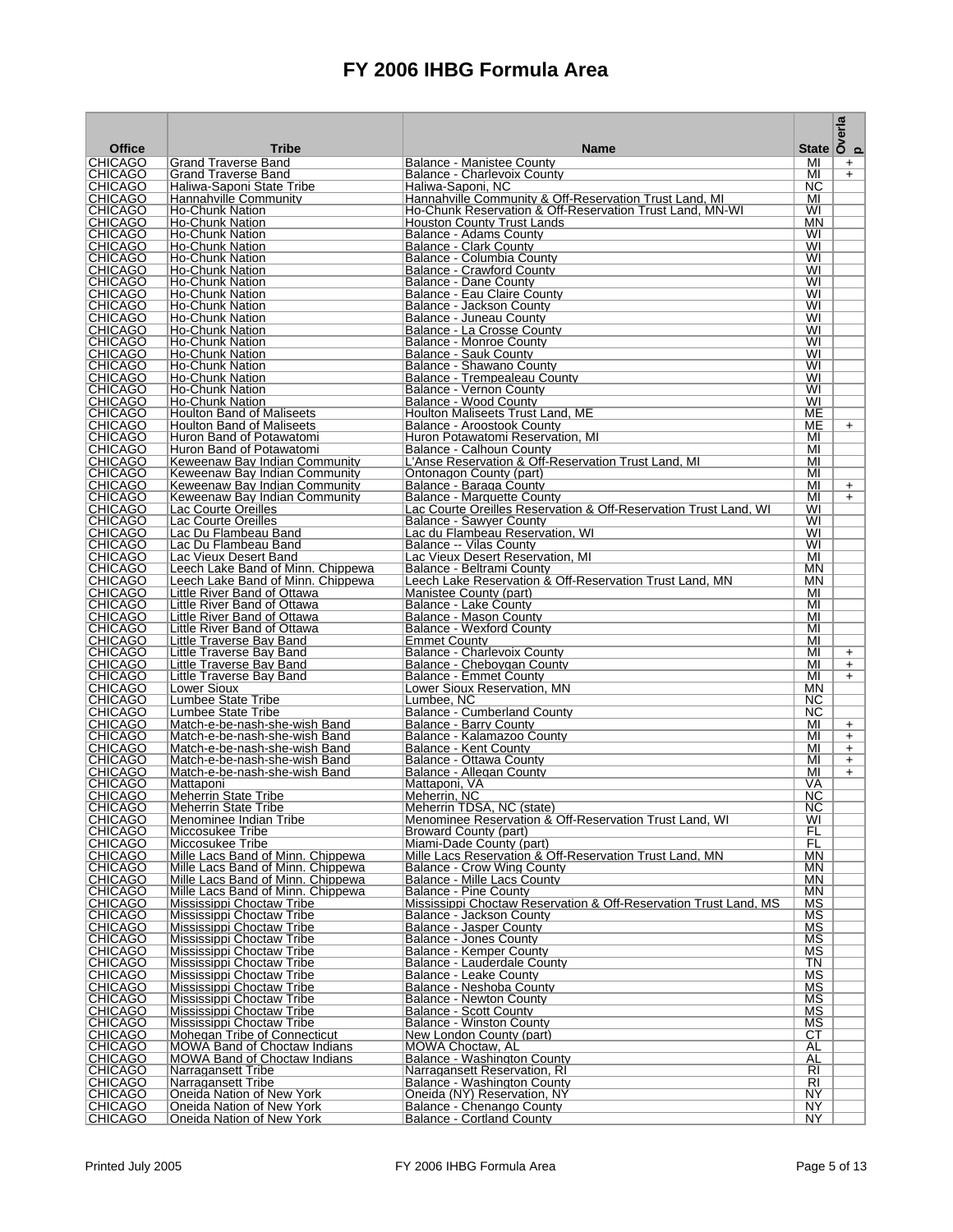|                                  |                                                              |                                                                                                 | State $\overline{\smash{\big)}\,^{\text{m}}_{\text{c}}$ |            |
|----------------------------------|--------------------------------------------------------------|-------------------------------------------------------------------------------------------------|---------------------------------------------------------|------------|
| <b>Office</b>                    | <b>Tribe</b>                                                 | <b>Name</b>                                                                                     |                                                         |            |
| <b>CHICAGO</b><br><b>CHICAGO</b> | Oneida Nation of New York                                    | Balance - Herkimer County                                                                       | ΝY<br>NY                                                |            |
| CHICAGO                          | Oneida Nation of New York<br>Oneida Nation of New York       | Balance - Madison County<br>Balance - Oneida County                                             | NY                                                      |            |
| <b>CHICAGO</b>                   | Oneida Nation of New York                                    | Balance - Onondaga County                                                                       | ΝY                                                      |            |
| <b>CHICAGO</b>                   | Oneida Tribe                                                 | Oneida (WI) Reservation & Off-Reservation Trust Land WI                                         | WI                                                      |            |
| <b>CHICAGO</b><br><b>CHICAGO</b> | Oneida Tribe<br>Oneida Tribe                                 | <b>Balance - Brown County</b><br>Balance - Outagamie County                                     | WI<br>WI                                                |            |
| CHICAGO                          | Onondaga Nation                                              | Onondaga Reservation, NY                                                                        | NY                                                      |            |
| CHICAGO                          | Pamunkey                                                     | Pamunkey, VA                                                                                    | VA                                                      |            |
| <b>CHICAGO</b>                   | Passamaguoddy Indian Tribe                                   | Indian Township Reservation, ME                                                                 | ME                                                      |            |
| CHICAGO<br><b>CHICAGO</b>        | <b>Paucatuck Eastern Pequot Tribe</b><br>Penobscot Tribe     | Paucatuck Eastern Pequot, CT<br>Penobscot Reservation & Off-Reservation Trust Land. ME          | СT<br>МE                                                |            |
| CHICAGO                          | Penobscot Tribe                                              | Balance - Penobscot County                                                                      | ME                                                      |            |
| <b>CHICAGO</b>                   | <b>Pleasant Point</b>                                        | Franklin County (part)                                                                          | ME                                                      |            |
| CHICAGO                          | <b>Pleasant Point</b>                                        | Hancock County (part)                                                                           | ME                                                      |            |
| <b>CHICAGO</b><br><b>CHICAGO</b> | <b>Pleasant Point</b><br><b>Pleasant Point</b>               | Penobscot County (part)<br>Pleasant Point Reservation, ME                                       | ME<br>ME                                                |            |
| <b>CHICAGO</b>                   | <b>Pleasant Point</b>                                        | Somerset County (part)                                                                          | ME                                                      |            |
| CHICAGO                          | <b>Pleasant Point</b>                                        | Washington County (part)                                                                        | ME                                                      |            |
| <b>CHICAGO</b><br><b>CHICAGO</b> | <b>Pleasant Point</b><br>Poarch Band of Creek Indians        | Balance - Washington County<br>Poarch Creek Reservation & Off-Reservation Trust Land, AL        | ME                                                      |            |
| CHICAGO                          | Poarch Band of Creek Indians                                 | Poarch Creek Reservation & Off-Reservation Trust Land, AL                                       | AL<br>FL                                                |            |
| <b>CHICAGO</b>                   | Poarch Band of Creek Indians                                 | Balance - Baldwin County                                                                        | AL                                                      |            |
| <b>CHICAGO</b>                   | Poarch Band of Creek Indians                                 | Balance - Escambia County                                                                       | AL                                                      |            |
| <b>CHICAGO</b>                   | Poarch Band of Creek Indians                                 | Balance - Escambia County                                                                       | FL<br>AL                                                |            |
| CHICAGO<br><b>CHICAGO</b>        | Poarch Band of Creek Indians<br>Poarch Band of Creek Indians | Balance - Mobile County<br>Balance - Monroe County                                              | AL                                                      |            |
| <b>CHICAGO</b>                   | Pokagon Band of Potawatomi                                   | Pokagon Band of Potawatomi, IN-MI                                                               | IN                                                      |            |
| <b>CHICAGO</b>                   | Pokagon Band of Potawatomi                                   | Pokagon Band of Potawatomi, IN-MI                                                               | MI                                                      |            |
| <b>CHICAGO</b>                   | Pokagon Band of Potawatomi                                   | Balance - Allegan County                                                                        | MI                                                      | $+$        |
| <b>CHICAGO</b><br><b>CHICAGO</b> | Pokagon Band of Potawatomi<br>Pokagon Band of Potawatomi     | Balance - Berrien Countv<br>Balance - Cass County                                               | MI<br>MI                                                | $+$<br>$+$ |
| CHICAGO                          | Pokagon Band of Potawatomi                                   | Balance - Elkhart County                                                                        | IN                                                      | $\ddot{}$  |
| <b>CHICAGO</b>                   | Pokagon Band of Potawatomi                                   | Balance - Kosciusko County                                                                      | IN                                                      | $+$        |
| <b>CHICAGO</b>                   | Pokagon Band of Potawatomi                                   | Balance - LaPorte County                                                                        | IN                                                      | $+$        |
| CHICAGO<br><b>CHICAGO</b>        | Pokagon Band of Potawatomi<br>Pokagon Band of Potawatomi     | Balance - Marshall County<br>Balance - St. Joseph County                                        | IN<br>IN                                                | $+$<br>$+$ |
| CHICAGO                          | Pokagon Band of Potawatomi                                   | Balance - Starke County                                                                         | IN                                                      | $+$        |
| <b>CHICAGO</b>                   | Pokagon Band of Potawatomi                                   | Balance - Van Buren County                                                                      | MI                                                      | $+$        |
| CHICAGO<br><b>CHICAGO</b>        | Poospatuck Indian Reservation                                | Poospatuck, NY                                                                                  | NY<br><b>MN</b>                                         |            |
| CHICAGO                          | <b>Prairie Island Sioux</b><br><b>Prairie Island Sioux</b>   | Prairie Island Community, MN<br>Prairie Isl & Indian Community & Off-Reservation Trust Land, MN | <b>MN</b>                                               |            |
| <b>CHICAGO</b>                   | Red Cliff Band of Lake Sup. Chippewa                         | Red Cliff Reservation & Off-Reservation Trust Land, WI                                          | WI                                                      |            |
| CHICAGO                          | Red Lake Band of Chippewa                                    | Balance - Beltrami County                                                                       | <b>MN</b>                                               |            |
| CHICAGO<br><b>CHICAGO</b>        | Red Lake Band of Chippewa<br>Sac & Fox Tribe                 | Red Lake Reservation. MN<br>Sac & Fox/Meskwaki Reservation & Off-Reservation Trust Land, IA     | <b>MN</b><br>ΙA                                         |            |
| CHICAGO                          | Saginaw Chippewa                                             | Isabella Reservation & Trust Lands, MI                                                          | MI                                                      |            |
| <b>CHICAGO</b>                   | Saginaw Chippewa                                             | Balance-Arenac County                                                                           | MI                                                      |            |
| <b>CHICAGO</b>                   | Saginaw Chippewa                                             | Balance-Gladwin County                                                                          | MI                                                      |            |
| <b>CHICAGO</b><br>CHICAGO        | Saginaw Chippewa<br>Saginaw Chippewa                         | <b>Balance-Gratiot County</b><br>Balance-Isabella County                                        | MI<br>MI                                                |            |
| <b>CHICAGO</b>                   | Saginaw Chippewa                                             | Balance-Mecosta County                                                                          | MI                                                      |            |
| <b>CHICAGO</b>                   | Saginaw Chippewa                                             | Balance-Midland County                                                                          | MI                                                      |            |
| CHICAGO                          | Saginaw Chippewa                                             | Balance-Montcalm County                                                                         | MI                                                      |            |
| CHICAGO<br><b>CHICAGO</b>        | Saginaw Chippewa<br>Saint Croix Chippewa                     | Balance-Osceola County<br>St. Croix Reservation & Off-Reservation Trust Land, WI                | MI<br>WI                                                |            |
| <b>CHICAGO</b>                   | Sault Ste. Marie Tribe                                       | Sault Ste. Marie Reservation & Off-Reservation Trust Land, WA                                   | MI                                                      |            |
| <b>CHICAGO</b>                   | Sault Ste. Marie Tribe                                       | Balance - Alger County                                                                          | MI                                                      | $+$        |
| <b>CHICAGO</b><br><b>CHICAGO</b> | Sault Ste. Marie Tribe<br>Sault Ste. Marie Tribe             | Balance - Chippewa County<br><b>Balance - Delta County</b>                                      | MI<br>MI                                                | $+$<br>$+$ |
| <b>CHICAGO</b>                   | Sault Ste. Marie Tribe                                       | <b>Balance - Luce County</b>                                                                    | MI                                                      | $+$        |
| <b>CHICAGO</b>                   | Sault Ste. Marie Tribe                                       | <b>Balance - Mackinac County</b>                                                                | MI                                                      | $+$        |
| <b>CHICAGO</b>                   | Sault Ste. Marie Tribe                                       | Balance - Schoolcraft County                                                                    | MI                                                      | $+$        |
| <b>CHICAGO</b><br><b>CHICAGO</b> | Sault Ste. Marie Tribe<br>Schaghticoke                       | <b>Balance - Marquette County</b><br>Schaghticoke, CT                                           | MI<br>CТ                                                | $+$        |
| <b>CHICAGO</b>                   | Seminole Tribe                                               | Big Cypress Reservation, FL                                                                     | FL                                                      |            |
| <b>CHICAGO</b>                   | Seminole Tribe                                               | <b>Brighton Reservation, FL</b>                                                                 | FL                                                      |            |
| <b>CHICAGO</b>                   | Seminole Tribe                                               | <b>Broward County (part)</b>                                                                    | FL<br>FL                                                |            |
| <b>CHICAGO</b><br><b>CHICAGO</b> | Seminole Tribe<br>Seminole Tribe                             | Hillsborough County (part)<br>Hollywood Reservation, FL                                         | FL                                                      |            |
| <b>CHICAGO</b>                   | Seminole Tribe                                               | Immokalee Reservation, FL                                                                       | FL                                                      |            |
| <b>CHICAGO</b>                   | Seminole Tribe                                               | St. Lucie County (part)                                                                         | FL                                                      |            |
| <b>CHICAGO</b><br><b>CHICAGO</b> | Seminole Tribe                                               | <b>Balance - Collier County</b>                                                                 | FL                                                      |            |
| <b>CHICAGO</b>                   | Seminole Tribe<br>Seminole Tribe                             | Balance - Hillsborough County<br>Balance - Miami-Dade County                                    | FL<br>FL                                                |            |
| CHICAGO                          | Seminole Tribe                                               | Balance - St. Lucie County                                                                      | FL                                                      |            |
| <b>CHICAGO</b>                   | Seneca Nation of New York                                    | Allegany Reservation, NY                                                                        | NY                                                      |            |
| <b>CHICAGO</b><br><b>CHICAGO</b> | Seneca Nation of New York<br>Seneca Nation of New York       | Cattaraugus Reservation, NY<br>Oil Springs Reservation, NY                                      | NY<br>NY                                                |            |
| <b>CHICAGO</b>                   | Shakopee Sioux                                               | Shakopee Mdewakanton Sioux Comm & Off-Res Trust Land, MN                                        | MN                                                      |            |
| <b>CHICAGO</b>                   | Shinnecock Indian Reservation                                | Shinnecock, NY                                                                                  | NY.                                                     |            |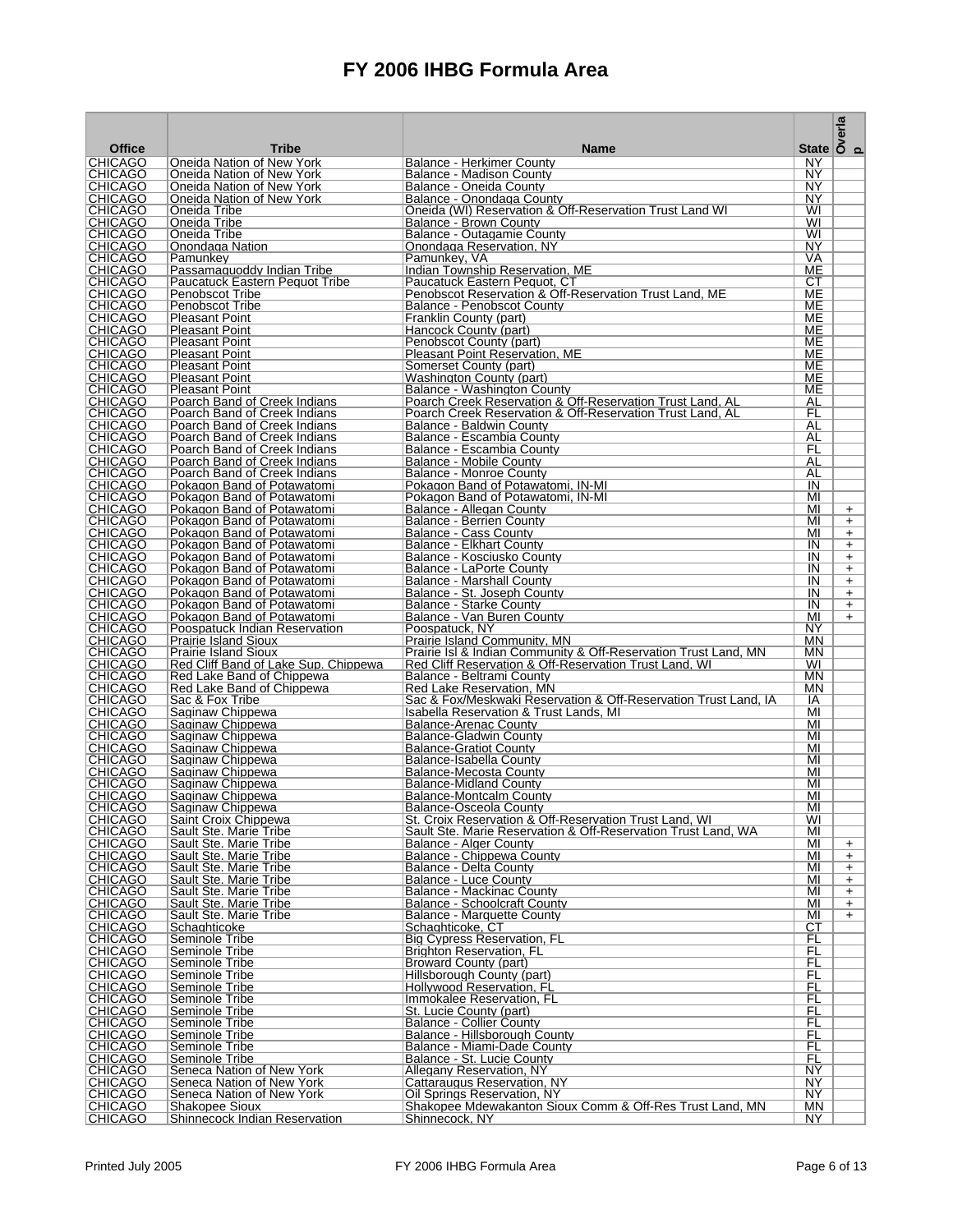|                                  |                                                                      |                                                                                                                                  | State $\overline{\overset{a}{\underset{c}{\text{S}}}}$ |     |
|----------------------------------|----------------------------------------------------------------------|----------------------------------------------------------------------------------------------------------------------------------|--------------------------------------------------------|-----|
| <b>Office</b><br><b>CHICAGO</b>  | <b>Tribe</b><br>Sokagoan Chippewa Tribe                              | <b>Name</b><br>Sokaogon Chippewa Comm & Off-Reservation Trust Land. WI                                                           | WI                                                     |     |
| <b>CHICAGO</b>                   | Sokagoan Chippewa Tribe                                              | Balance - Forest County                                                                                                          | WI                                                     | $+$ |
| <b>CHICAGO</b>                   | St. Regis Mohawk Tribe                                               | St. Regis Mohawk Reservation, NY                                                                                                 | NY.                                                    |     |
| <b>CHICAGO</b>                   | St. Regis Mohawk Tribe                                               | Balance - Franklin County                                                                                                        | NY.<br>NY                                              |     |
| CHICAGO<br><b>CHICAGO</b>        | St. Regis Mohawk Tribe<br>Stockbridge-Munsee Tribe                   | Balance - St. Lawrence County<br>Stockbridge-Munsee Community, WI                                                                | WI                                                     |     |
| CHICAGO                          | Tonawanda Band of Senecas                                            | Tonawanda Reservation, NY                                                                                                        | NY.                                                    |     |
| <b>CHICAGO</b>                   | Tuscarora Nation                                                     | Tuscarora Reservation, NY                                                                                                        | NY                                                     |     |
| <b>CHICAGO</b><br><b>CHICAGO</b> | Upper Sioux Indian Community<br>Upper Sioux Indian Community         | Upper Sioux Reservation, MN<br>Balance - Goodhue County                                                                          | MN.<br>MN                                              |     |
| <b>CHICAGO</b>                   | Upper Sioux Indian Community                                         | Balance - Redwood County                                                                                                         | <b>MN</b>                                              |     |
| <b>CHICAGO</b>                   | Upper Sioux Indian Community                                         | <b>Balance - Renville County</b>                                                                                                 | <b>MN</b>                                              |     |
| <b>CHICAGO</b><br><b>CHICAGO</b> | Upper Sioux Indian Community<br>Upper Sioux Indian Community         | <b>Balance - Scott County</b><br>Balance - Yellow Medicine County                                                                | MN<br>MN                                               |     |
| CHICAGO                          | Waccamaw Siouan State Tribe                                          | Waccamaw-Siouan, NC                                                                                                              | NC.                                                    |     |
| <b>CHICAGO</b>                   | Wampanoag Tribe                                                      | Wampanoag-Gay Head TDSA, MA                                                                                                      | МA                                                     |     |
| <b>CHICAGO</b><br><b>CHICAGO</b> | Wampanoag Tribe<br>White Earth Band of Minn. Chippewa                | Balance - Dukes County<br>White Earth Reservation & Off-Reservation Trust Land, MN                                               | МA<br>MN                                               |     |
| CHICAGO                          | White Earth Band of Minn. Chippewa                                   | Balance - Becker County                                                                                                          | <b>MN</b>                                              |     |
| <b>CHICAGO</b>                   | White Earth Band of Minn. Chippewa                                   | Balance - Clearwater County                                                                                                      | MN                                                     |     |
|                                  |                                                                      |                                                                                                                                  |                                                        |     |
| <b>DENVER</b><br><b>DENVER</b>   | <b>Blackfeet Tribe</b><br><b>Chevenne River Sioux</b>                | Blackfeet Reservation & Off-Reservation Trust Land, MT<br>Cheyenne River Reservation & Off-Reservation Trust Land, SD            | MT<br><b>SD</b>                                        |     |
| <b>DENVER</b>                    | Crow Creek Sioux                                                     | Crow Creek Reservation, SD                                                                                                       | SD.                                                    |     |
| <b>DENVER</b>                    | Crow Tribe                                                           | Balance -- Big Horn County                                                                                                       | МT                                                     |     |
| DENVER<br>DENVER                 | Crow Tribe<br>Flandreau Santee Sioux                                 | Crow Reservation & Off-Reservation Trust Land, MT<br>Flandreau Reservation, SD                                                   | МT<br>SD                                               |     |
| <b>DENVER</b>                    | Fort Belknap Indian Community                                        | Fort Belknap Reservation & Off-Reservation Trust Land, MT                                                                        | МT                                                     |     |
| <b>DENVER</b>                    | Fort Peck Assiniboine and Sioux                                      | Fort Peck Reservation & Off-Reservation Trust Land, MT                                                                           | МT                                                     |     |
| <b>DENVER</b><br><b>DENVER</b>   | <b>Ft. Berthold Affiliated Tribes</b><br><b>Goshute Reservation</b>  | Fort Berthold Reservation. ND<br>Goshute Reservation, NV-UT                                                                      | ND<br>NV                                               |     |
| DENVER                           | Goshute Reservation                                                  | Goshute Reservation, NV-UT                                                                                                       | UT                                                     |     |
| <b>DENVER</b>                    | Lower Brule Sioux                                                    | Lower Brule Reservation & Off-Reservation Trust Land, SD                                                                         | SD                                                     |     |
| DENVER                           | Northern Arapahoe                                                    | Wind River Reservation & Off-Reservation Trust Land, WY                                                                          | WY                                                     | $+$ |
| <b>DENVER</b><br>DENVER          | Northern Cheyenne<br>Northern Cheyenne                               | Northern Cheyenne Reservation & Off-Reservation Trust Land, MT<br>Northern Cheyenne Reservation & Off-Reservation Trust Land, MT | МT<br>SD                                               |     |
| <b>DENVER</b>                    | NW Band of Shoshone Nation                                           | Box Elder County (part)                                                                                                          | UT                                                     |     |
| <b>DENVER</b>                    | NW Band of Shoshone Nation                                           | Balance - Box Elder County                                                                                                       | UT                                                     |     |
| <b>DENVER</b><br><b>DENVER</b>   | NW Band of Shoshone Nation<br>Oglala Sioux of Pine Ridge Reservation | <b>Balance - Power County</b><br>Pine Ridge Reservation & Off-Reservation Trust Land, SD                                         | ID<br><b>NE</b>                                        |     |
| <b>DENVER</b>                    | Oglala Sioux of Pine Ridge Reservation                               | Pine Ridge Reservation & Off-Reservation Trust Land, SD                                                                          | SD                                                     |     |
| <b>DENVER</b>                    | Omaha Tribe                                                          | Omaha Reservation, IA-NE                                                                                                         | IA                                                     |     |
| DENVER<br><b>DENVER</b>          | Omaha Tribe<br>Ponca Tribe of Nebraska                               | Omaha Reservation, IA-NE<br>Balance - Boyd County                                                                                | <b>NE</b><br>NE                                        |     |
| <b>DENVER</b>                    | Ponca Tribe of Nebraska                                              | <b>Balance - Burt County</b>                                                                                                     | <b>NE</b>                                              |     |
| <b>DENVER</b>                    | Ponca Tribe of Nebraska                                              | Balance - Charles Mix County                                                                                                     | <b>SD</b>                                              |     |
| DENVER<br><b>DENVER</b>          | Ponca Tribe of Nebraska<br>Ponca Tribe of Nebraska                   | Balance - Douglas County<br>Balance - Hall County                                                                                | <b>NE</b><br><b>NE</b>                                 |     |
| <b>DENVER</b>                    | Ponca Tribe of Nebraska                                              | Balance - Holt County                                                                                                            | <b>NE</b>                                              |     |
| DENVER                           | Ponca Tribe of Nebraska                                              | Balance - Knox County                                                                                                            | <b>NE</b>                                              |     |
| DENVER<br>DENVER                 | Ponca Tribe of Nebraska<br>Ponca Tribe of Nebraska                   | Balance - Lancaster County<br>Balance - Madison County                                                                           | <b>NE</b><br>NE                                        |     |
| <b>DENVER</b>                    | Ponca Tribe of Nebraska                                              | Balance - Platte County                                                                                                          | NE                                                     |     |
| <b>DENVER</b>                    | Ponca Tribe of Nebraska                                              | Balance - Pottawattamie County                                                                                                   | IA                                                     |     |
| IDENVER<br><b>DENVER</b>         | Ponca Tribe of Nebraska<br>Ponca Tribe of Nebraska                   | <b>Balance - Sarpy County</b><br><b>Balance - Stanton County</b>                                                                 | <b>NE</b><br><b>NE</b>                                 |     |
| <b>DENVER</b>                    | Ponca Tribe of Nebraska                                              | Balance - Wayne County                                                                                                           | NE                                                     |     |
| <b>DENVER</b>                    | Ponca Tribe of Nebraska                                              | <b>Balance - Woodbury County</b>                                                                                                 | IA                                                     |     |
| <b>DENVER</b><br><b>DENVER</b>   | Rocky Boy Chippewa-Cree<br>Rocky Boy Chippewa-Cree                   | Rocky Boy's Reservation & Off-Reservation Trust Land, MT<br>Rocky Boy's Reservation & Trust Land, MT                             | МT<br>МT                                               |     |
| <b>DENVER</b>                    | Rosebud Sioux                                                        | Rosebud Reservation & Off-Reservation Trust Land, SD                                                                             | SD                                                     |     |
| <b>DENVER</b>                    | <b>Rosebud Sioux</b>                                                 | Rosebud Reservation & Trust Land, SD                                                                                             | SD                                                     |     |
| <b>DENVER</b><br><b>DENVER</b>   | Salish and Kootenai Tribes<br><b>Santee Sioux Tribe</b>              | <b>Flathead Reservation, MT</b><br>Santee Reservation, NE                                                                        | МT<br><b>NE</b>                                        |     |
| <b>DENVER</b>                    | Shoshone Tribe of the Wind R. Reser                                  | Wind River Reservation & Off-Reservation Trust Land, WY                                                                          | WY                                                     |     |
| <b>DENVER</b>                    | Sisseton-Wahpeton Sioux                                              | Lake Traverse Reservation, ND-SD                                                                                                 | <b>ND</b>                                              |     |
| <b>DENVER</b>                    | Sisseton-Wahpeton Sioux                                              | Lake Traverse Reservation, ND-SD                                                                                                 | SD                                                     |     |
| <b>DENVER</b><br><b>DENVER</b>   | <b>Skull Valley Band of Goshute</b><br>Southern Ute Tribe            | <b>Skull Valley Reservation, UT</b><br>Southern Ute Reservation, CO                                                              | UT<br>CO                                               |     |
| <b>DENVER</b>                    | Spirit Lake Sioux Tribe                                              | Spirit Lake Reservation, ND                                                                                                      | ND                                                     |     |
| <b>DENVER</b>                    | <b>Standing Rock Sioux</b>                                           | <b>Standing Rock Reservation, SD</b><br><b>Standing Rock Reservation, SD</b>                                                     | ND.<br><b>SD</b>                                       |     |
| <b>DENVER</b><br><b>DENVER</b>   | <b>Standing Rock Sioux</b><br>Turtle Mountain Band of Chippewa       | Turtle Mountain Reservation & Off-Reservation Trust Land, ND                                                                     | МT                                                     |     |
| <b>DENVER</b>                    | Turtle Mountain Band of Chippewa                                     | Turtle Mountain Reservation & Off-Reservation Trust Land, ND                                                                     | ND                                                     |     |
| <b>DENVER</b>                    | Turtle Mountain Band of Chippewa                                     | Turtle Mountain Reservation & Off-Reservation Trust Land, ND                                                                     | SD                                                     |     |
| <b>DENVER</b><br><b>DENVER</b>   | Uintah & Ouray Ute Indian Tribe<br>Utah Paiute Tribe                 | Uintah & Ouray Reservation & Off-Reservation Trust Land, UT<br>Paiute Reservation, UT                                            | UT<br>UT                                               |     |
| <b>DENVER</b>                    | Utah Paiute Tribe                                                    | Balance - Beaver County                                                                                                          | UT                                                     |     |
| <b>DENVER</b>                    | Utah Paiute Tribe                                                    | <b>Balance - Iron County</b>                                                                                                     | UT                                                     |     |
| <b>DENVER</b><br><b>DENVER</b>   | <b>Utah Paiute Tribe</b><br>Utah Paiute Tribe                        | Balance - Millard County<br><b>Balance - Sevier County</b>                                                                       | UT<br>UT                                               |     |
|                                  |                                                                      |                                                                                                                                  |                                                        |     |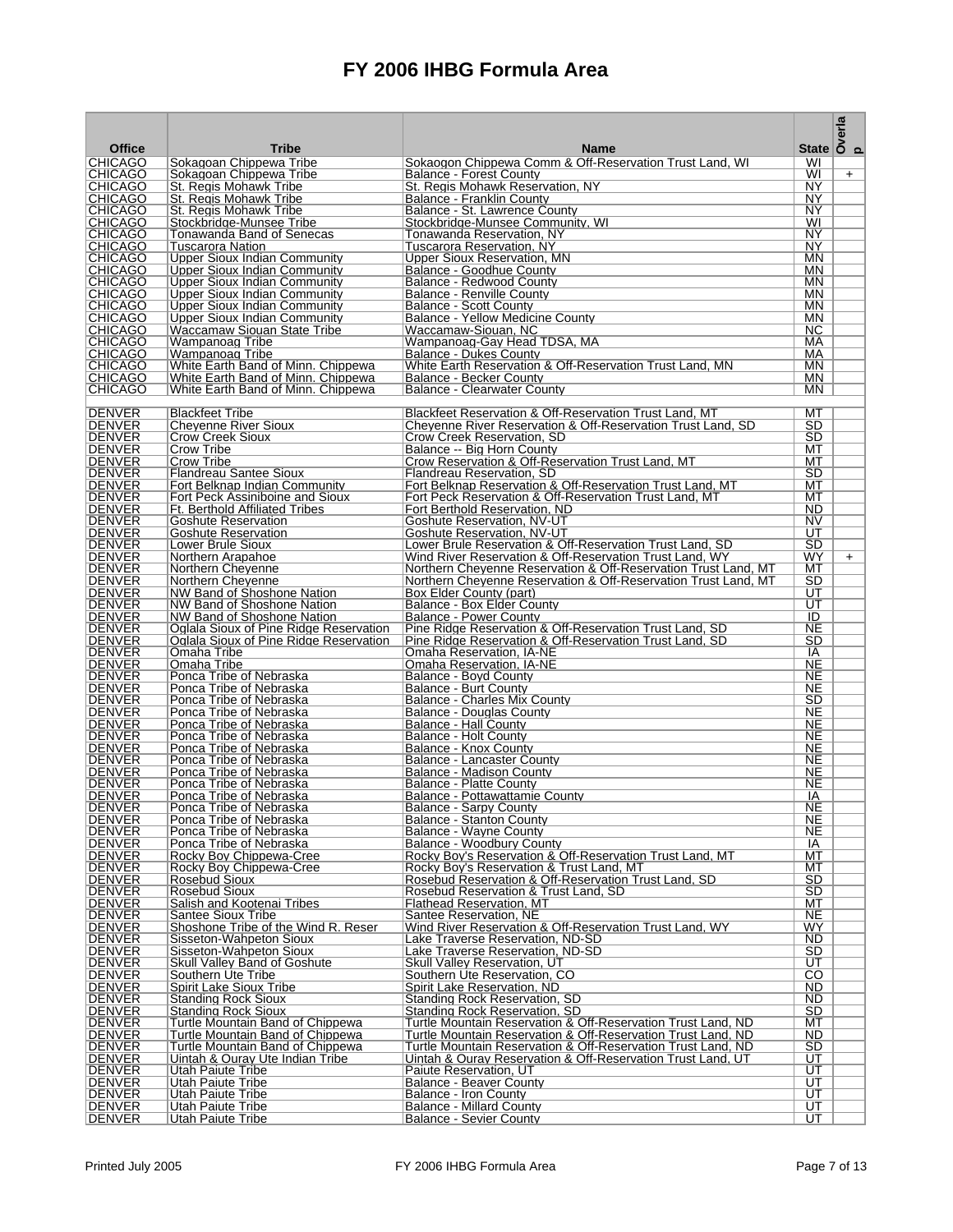| <b>Office</b>                                      | <b>Tribe</b>                                                                       | <b>Name</b>                                                                                                            | State $\overline{\smash{\big)}\,^{\text{max}}_{\text{out}}}$ |            |
|----------------------------------------------------|------------------------------------------------------------------------------------|------------------------------------------------------------------------------------------------------------------------|--------------------------------------------------------------|------------|
| <b>DENVER</b>                                      | Utah Paiute Tribe                                                                  | Balance - Washington County                                                                                            | UT                                                           |            |
| DENVER                                             | Ute Mountain Tribe                                                                 | Ute Mountain Reservation & Off-Reser Trust Land, CO-NM-UT                                                              | CO.                                                          |            |
| <b>DENVER</b><br><b>IDENVER</b>                    | Ute Mountain Tribe<br>Ute Mountain Tribe                                           | Ute Mountain Reservation & Off-Reser Trust Land, CO-NM-UT<br>Ute Mountain Reservation & Off-Reser Trust Land, CO-NM-UT | NM.<br>UT.                                                   |            |
| <b>DENVER</b>                                      | Winnebago Tribe                                                                    | Winnebago Reservation & Off-Reservation Trust Land, NE-IA                                                              | IA                                                           |            |
| <b>DENVER</b>                                      | Winnebago Tribe                                                                    | Winnebago Reservation & Off-Reservation Trust Land. NE-IA                                                              | <b>NE</b>                                                    |            |
| <b>DENVER</b>                                      | Winnebago Tribe                                                                    | Winnebago Reservation, NE                                                                                              | <b>NE</b>                                                    |            |
| <b>DENVER</b>                                      | Yankton Sioux                                                                      | Yankton Reservation, SD                                                                                                | <b>SD</b>                                                    |            |
|                                                    | OKLAHOMA Absentee-Shawnee                                                          | Citizen Potawatomi Nation-Absentee Shawnee Tribe OTSA, OK                                                              | OK                                                           |            |
|                                                    | OKLAHOMA Absentee-Shawnee                                                          | <b>Balance-Cleveland County</b>                                                                                        | OK.                                                          | $+$        |
|                                                    | OKLAHOMA   Absentee-Shawnee<br>OKLAHOMA   Alabama-Coushatta                        | Balance - Lincoln County<br>Alabama-Coushatta Reservation, TX                                                          | OK<br>ТX                                                     | $+$        |
|                                                    | OKLAHOMA   Alabama-Quassarte Tribal Town                                           | Creek OTSA, OK                                                                                                         | OK.                                                          | $+$        |
| OKLAHOMA   Apache Tribe                            |                                                                                    | Kiowa-Comanche-Apache-Fort Sill Apache                                                                                 | OK                                                           | $+$        |
| OKLAHOMA   Caddo Tribe<br>OKLAHOMA   Caddo Tribe   |                                                                                    | Caddo-Wichita-Delaware OTSA, OK<br>Kiowa-Comanche-Apache-Fort Sill Apache-Caddo-Witchita-Delaware                      | OK<br>OK.                                                    |            |
|                                                    | OKLAHOMA   Cherokee Nation                                                         | Cherokee OTSA, OK                                                                                                      | OK.                                                          |            |
|                                                    | OKLAHOMA Cheyenne-Arapaho Tribes                                                   | Cheyenne-Arapaho OTSA, OK                                                                                              | OK.                                                          |            |
| OKLAHOMA Chickasaw                                 | OKLAHOMA   Chitimacha Tribe                                                        | Chickasaw OTSA, OK<br>Chitimacha Reservation. LA                                                                       | OK.<br>LA                                                    |            |
|                                                    | OKLAHOMA   Choctaw Nation                                                          | Choctaw OTSA, OK                                                                                                       | OK                                                           |            |
|                                                    | OKLAHOMA   Citizen Band Potawatomi Tribe                                           | <b>Balance-Cleveland County</b>                                                                                        | OK.                                                          | $+$        |
|                                                    | <b>OKLAHOMA</b> Citizen Band Potawatomi Tribe                                      | Balance - Lincoln County                                                                                               | OK.                                                          | $+$        |
|                                                    | <b>OKLAHOMA</b> Citizen Band Potawatomi Tribe<br>OKLAHOMA   Comanche Tribe         | Citizen Potawatomi Nation-Absentee Shawnee Tribe OTSA, OK<br>Kiowa-Comanche-Apache-Fort Sill Apache                    | OK.<br>OK.                                                   | $+$<br>$+$ |
|                                                    | OKLAHOMA Coushatta Tribe                                                           | Coushatta Reservation, LA                                                                                              | LA                                                           |            |
|                                                    | OKLAHOMA   Delaware Nation of West Oklahoma                                        | Caddo-Wichita-Delaware OTSA, OK                                                                                        | OK.                                                          | $+$        |
|                                                    | OKLAHOMA   Delaware Tribe of Indians (Eastern)<br>OKLAHOMA   Eastern Shawnee Tribe | Cherokee OTSA, OK<br>Eastern Shawnee OTSA, OK                                                                          | OK.<br>OK.                                                   |            |
|                                                    | <b>OKLAHOMA</b>   Fort Sill Apache Tribe                                           | Kiowa-Comanche-Apache-Fort Sill Apache                                                                                 | OK                                                           | $+$        |
|                                                    | OKLAHOMA   lowa Tribe of Kan. and Neb.                                             | Iowa Reservation & Off-Reservation Trust Land, KS-NE                                                                   | ΚS                                                           |            |
|                                                    | OKLAHOMA llowa Tribe of Kan. and Neb.                                              | Iowa Reservation & Off-Reservation Trust Land, KS-NE                                                                   | <b>NE</b><br>ΚS                                              |            |
|                                                    | OKLAHOMA   lowa Tribe of Kan. and Neb.<br>OKLAHOMA   lowa Tribe of Kan. and Neb.   | Balance - Brown County<br>Balance - Doniphan County                                                                    | KS                                                           |            |
|                                                    | OKLAHOMA   lowa Tribe of Kan. and Neb.                                             | Balance - Richardson County                                                                                            | NE.                                                          |            |
|                                                    | OKLAHOMA  lowa Tribe of Oklahoma                                                   | lowa OTSA. OK                                                                                                          | OK.                                                          |            |
|                                                    | OKLAHOMA Jena Band of Choctaw<br>OKLAHOMA Jena Band of Choctaw                     | Ione Band of Miwok, CA<br>Jena Band of Choctaw, LA                                                                     | СA<br>LA                                                     |            |
| OKLAHOMA   Kaw Tribe                               |                                                                                    | Kaw OTSA, OK                                                                                                           | OK.                                                          |            |
|                                                    | OKLAHOMA   Kialegee Tribal Town                                                    | Creek OTSA, OK                                                                                                         | OK.                                                          | $+$        |
|                                                    | OKLAHOMA   Kickapoo Tribe<br>OKLAHOMA   Kickapoo Tribe of Oklahoma                 | Kickapoo Reservation, KS<br>Kickapoo OTSA. OK                                                                          | ΚS<br>OK.                                                    |            |
| OKLAHOMA   Kiowa Tribe                             |                                                                                    | Kiowa-Comanche-Apache-Fort Sill Apache OTSA                                                                            | OK.                                                          |            |
| OKLAHOMA   Miami Tribe                             |                                                                                    | Miami-Peoria Joint use area, OK                                                                                        |                                                              |            |
| OKLAHOMA   Miami Tribe<br>OKLAHOMA   Modoc Tribe   |                                                                                    | Miami OTSA, OK<br>Modoc OTSA, OK                                                                                       | OK<br>OK.                                                    |            |
|                                                    | OKLAHOMA   Muscogee (Creek) Nation                                                 | Creek-Seminole Joint Area OTSA, OK                                                                                     | OK.                                                          |            |
|                                                    | OKLAHOMA   Muscogee (Creek) Nation                                                 | Creek OTSA, OK                                                                                                         | OK                                                           |            |
| OKLAHOMA   Osage Tribe                             | OKLAHOMA   Otoe-Missouria Tribe                                                    | Osage Reservation, OK<br>Otoe-Missouria OTSA, OK                                                                       | OK.<br>OK                                                    |            |
| OKLAHOMA   Ottawa Tribe                            |                                                                                    | Ottawa OTSA, OK                                                                                                        | OK.                                                          |            |
|                                                    | OKLAHOMA  Pawnee Tribe                                                             | Pawnee OTSA, OK                                                                                                        | OK.                                                          |            |
| OKLAHOMA   Peoria Tribe<br>OKLAHOMA   Peoria Tribe |                                                                                    | Miami-Peoria Joint use area, OK<br>Peoria OTSA, OK                                                                     | OK<br>OK.                                                    |            |
| <b>OKLAHOMA</b> Ponca Tribe                        |                                                                                    | Kaw-Ponca Joint OTSA, OK                                                                                               | OK                                                           |            |
| OKLAHOMA   Ponca Tribe                             |                                                                                    | Ponca OTSA, OK                                                                                                         | OK                                                           |            |
| OKLAHOMA   Ponca Tribe                             | OKLAHOMA   Prairie Band of Potawatomi                                              | Ponca, OK<br>Prairie Band Potawatomi Reservation, MN                                                                   | OK<br>ΚS                                                     |            |
|                                                    | OKLAHOMA Quapaw Tribe                                                              | Quapaw OTSA, OK                                                                                                        | OK                                                           |            |
|                                                    | OKLAHOMA Sac and Fox of Missouri                                                   | Sac & Fox Reservation & Off-Reservation Trust Land, NE-KS                                                              | ΚS                                                           |            |
|                                                    | OKLAHOMA Sac and Fox of Missouri<br>OKLAHOMA Sac and Fox Tribe                     | Sac & Fox Reservation & Off-Reservation Trust Land, NE-KS<br>Sac and Fox OTSA, OK                                      | <b>NE</b><br>OK                                              |            |
|                                                    | OKLAHOMA Seminole Nation                                                           | Seminole OTSA, OK                                                                                                      | OK                                                           |            |
|                                                    | OKLAHOMA Seneca-Cayuga                                                             | Seneca-Cayuga OTSA, OK                                                                                                 | 0K                                                           |            |
| OKLAHOMA   Shawnee                                 | OKLAHOMA   Seneca-Cayuga                                                           | Seneca-Cayuga, OK                                                                                                      | OK                                                           |            |
|                                                    | OKLAHOMA Texas Band of Kickapoo Indians                                            | Kickapoo Reservation, TX                                                                                               | ТX                                                           |            |
|                                                    | OKLAHOMA Texas Band of Kickapoo Indians                                            | Balance - Maverick Countv                                                                                              | $\overline{\mathsf{TX}}$                                     |            |
|                                                    | OKLAHOMA Thlopthlocco Tribal Town<br>OKLAHOMA   Tonkawa Tribe                      | Creek OTSA, OK<br>Tonkawa OTSA, OK                                                                                     | OK<br>OK                                                     | $+$        |
|                                                    | OKLAHOMA Tunica-Biloxi Tribe                                                       | Tunica-Biloxi Reservation. LA                                                                                          | LA                                                           |            |
|                                                    | OKLAHOMA   Tunica-Biloxi Tribe                                                     | Balance - Avoyelles Parish                                                                                             | LA                                                           |            |
|                                                    | OKLAHOMA   Tunica-Biloxi Tribe<br>OKLAHOMA United Keetoowah                        | Balance - Rapides Parish                                                                                               | LA<br>$\overline{\text{OK}}$                                 |            |
| OKLAHOMA   Wichita Tribe                           |                                                                                    | Cherokee OTSA, OK<br>Caddo-Wichita-Delaware OTSA, OK                                                                   | OK                                                           | $+$<br>$+$ |
| OKLAHOMA Wyandotte                                 |                                                                                    | Wyandotte OTSA, OK                                                                                                     | OK                                                           |            |
| OKLAHOMA   Wyandotte                               |                                                                                    | Balance - Newton County                                                                                                | MO.                                                          |            |
| <b>PHOENIX</b><br><b>PHOENIX</b>                   | Acoma Pueblo<br>Agua Caliente Band of Cahuilla                                     | Acoma Pueblo & Off-Reservation Trust Land, NM<br>Agua Caliente Reservation, CA                                         | NM<br>СA                                                     |            |
| <b>PHOENIX</b>                                     | Ak-Chin                                                                            | Maricopa (Ak Chin) Reservation, AZ                                                                                     | ΑZ                                                           |            |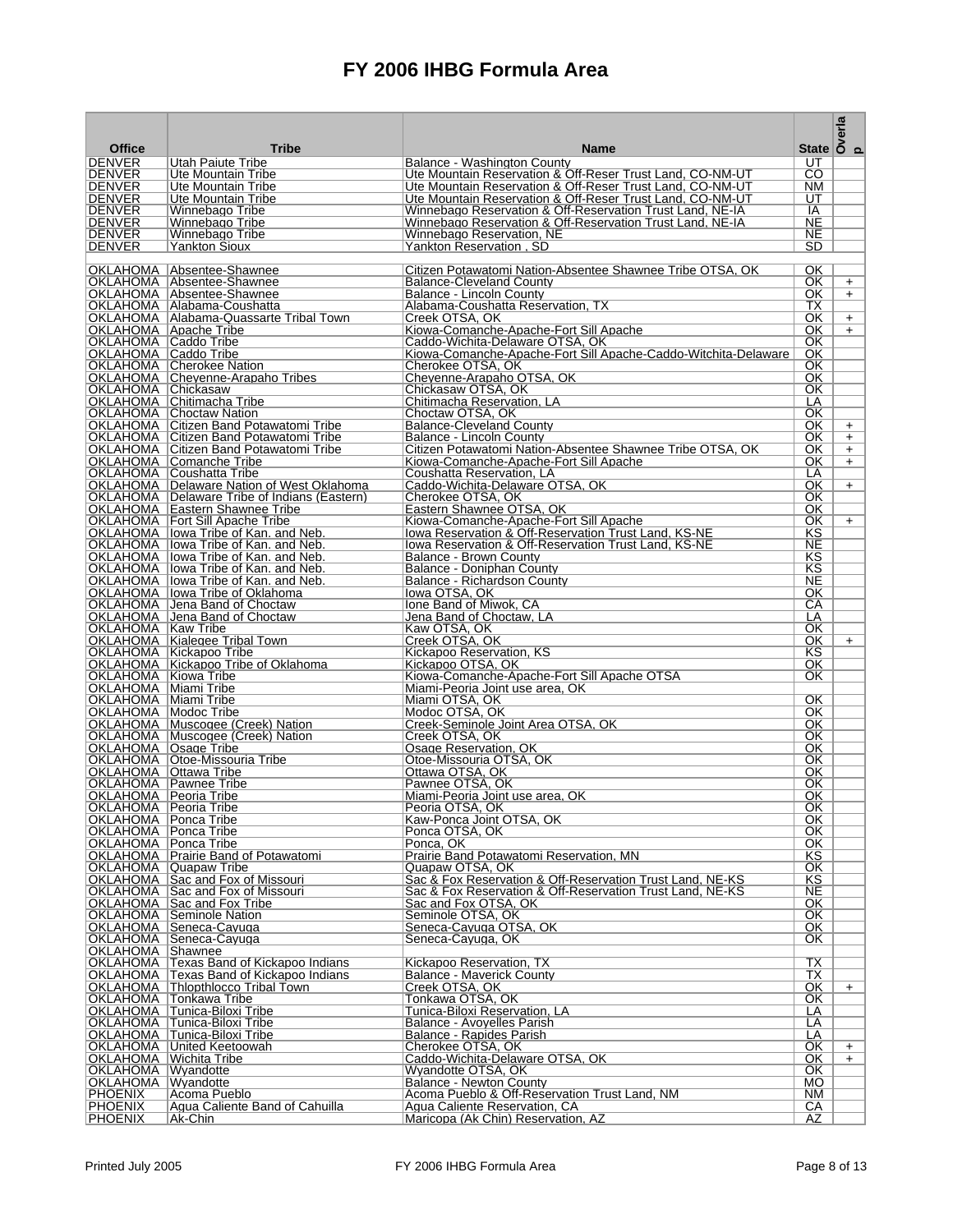|                                  |                                                                |                                                                                                                                  | State $\overline{\smash{\big)}\,^{\text{m}}_{\text{c}}$ |     |
|----------------------------------|----------------------------------------------------------------|----------------------------------------------------------------------------------------------------------------------------------|---------------------------------------------------------|-----|
| <b>Office</b><br><b>PHOENIX</b>  | <b>Tribe</b>                                                   | <b>Name</b><br>Alturas Rancheria. CA                                                                                             | СA                                                      |     |
| <b>PHOENIX</b>                   | Alturas Rancheria<br>Auburn Rancheria                          | Balance - Placer County                                                                                                          | СA                                                      |     |
| <b>PHOENIX</b>                   | Augustine Band of Cahuilla                                     | Riverside County (part)                                                                                                          | CА                                                      |     |
| <b>PHOENIX</b>                   | Barona Group of Capitan Grande                                 | Barona Rancheria, CA                                                                                                             | СA                                                      |     |
| <b>PHOENIX</b><br><b>PHOENIX</b> | Berry Creek Rancheria<br>Berry Creek Rancheria                 | Berry Creek Rancheria & Off-Reservation Trust Land, CA<br>Balance - Butte County                                                 | СA<br>СA                                                | $+$ |
| <b>PHOENIX</b>                   | Big Lagoon Rancheria                                           | Big Lagoon Rancheria, CA                                                                                                         | CА                                                      |     |
| <b>PHOENIX</b>                   | <b>Big Pine Band</b>                                           | Big Pine Reservation, CA                                                                                                         | СA                                                      |     |
| <b>PHOENIX</b>                   | Big Sandy Rancheria                                            | Big Sandy Rancheria, CA                                                                                                          | CА                                                      |     |
| <b>PHOENIX</b><br><b>PHOENIX</b> | <b>Big Valley Rancheria</b><br>Big Valley Rancheria            | Big Valley Rancheria, CA<br>Balance - Lake County                                                                                | СA<br>CА                                                | $+$ |
| <b>PHOENIX</b>                   | <b>Blue Lake Rancheria</b>                                     | Blue Lake Rancheria, CA                                                                                                          | СA                                                      |     |
| <b>PHOENIX</b>                   | Bridgeport Paiute Indian Colony                                | <b>Bridgeport Reservation, CA</b>                                                                                                | CА                                                      |     |
| <b>PHOENIX</b><br><b>PHOENIX</b> | Buena Vista Rancheria<br>Cabazon Band                          | Balance - Amador County<br>Cabazon Reservation, CA                                                                               | CА<br>СA                                                | $+$ |
| <b>PHOENIX</b>                   | Cahuilla Band                                                  | Cahuilla Reservation, CA                                                                                                         | CА                                                      |     |
| <b>PHOENIX</b>                   | California Valley                                              | Calaveras County                                                                                                                 | CА                                                      |     |
| <b>PHOENIX</b>                   | Campo Band                                                     | Campo Reservation, CA                                                                                                            | CА                                                      |     |
| <b>PHOENIX</b><br><b>PHOENIX</b> | Cedarville Rancheria<br>Chemehuevi                             | Cedarville Rancheria, CA<br>Chemehuevi Reservation, CA                                                                           | СA<br>CА                                                |     |
| <b>PHOENIX</b>                   | Chicken Ranch Rancheria                                        | Tuolumne County (part)                                                                                                           | CА                                                      |     |
| <b>PHOENIX</b>                   | Chico Rancheria                                                | Mechoopda, CA                                                                                                                    | CА                                                      |     |
| <b>PHOENIX</b><br><b>PHOENIX</b> | Chico Rancheria                                                | Balance - Butte County                                                                                                           | CА                                                      | $+$ |
| <b>PHOENIX</b>                   | Cloverdale Rancheria<br>Cochiti Pueblo                         | Balance - Sonoma County<br>Cochiti Pueblo, NM                                                                                    | СA<br><b>NM</b>                                         | $+$ |
| <b>PHOENIX</b>                   | Cocopah Tribe                                                  | Cocopah Reservation, AZ                                                                                                          | AZ                                                      |     |
| <b>PHOENIX</b>                   | Cold Springs Rancheria                                         | Cold Springs Rancheria. CA                                                                                                       | СA                                                      |     |
| <b>PHOENIX</b><br><b>PHOENIX</b> | Colorado River Indian Tribes<br>Colorado River Indian Tribes   | Colorado River Reservation, AZ-CA<br>Colorado River Reservation, AZ-CA                                                           | AZ<br>СA                                                |     |
| <b>PHOENIX</b>                   | Colusa Rancheria                                               | Colusa Rancheria, CA                                                                                                             | СA                                                      |     |
| <b>PHOENIX</b>                   | Cortina Rancheria                                              | Cortina Rancheria, CA                                                                                                            | СA                                                      |     |
| <b>PHOENIX</b>                   | Cortina Rancheria                                              | Yolo County (part)                                                                                                               | CА                                                      | $+$ |
| <b>PHOENIX</b><br><b>PHOENIX</b> | Coyote Valley Band<br>Coyote Valley Band                       | Coyote Valley Reservation, CA<br>Balance - Mendocino County                                                                      | СA<br>CА                                                | $+$ |
| <b>PHOENIX</b>                   | Coyote Valley Band                                             | Balance - Sonoma County                                                                                                          | СA                                                      | $+$ |
| <b>PHOENIX</b>                   | Death Valley Timba-Sha                                         | Balance - Inyo County                                                                                                            | CА                                                      |     |
| <b>PHOENIX</b>                   | Dry Creek Rancheria                                            | Dry Creek Rancheria, CA                                                                                                          | СA                                                      |     |
| <b>PHOENIX</b><br><b>PHOENIX</b> | Dry Creek Rancheria<br>Duck Valley Shoshone-Paiute             | Balance - Sonoma County<br>Duck Valley Reservation, ID-NV                                                                        | CА<br>ID                                                | $+$ |
| <b>PHOENIX</b>                   | Duck Valley Shoshone-Paiute                                    | Duck Valley Reservation, ID-NV                                                                                                   | NV                                                      |     |
| <b>PHOENIX</b>                   | Duckwater Shoshone                                             | Duckwater Reservation, NV                                                                                                        | NV                                                      |     |
| <b>PHOENIX</b><br><b>PHOENIX</b> | Elk Valley Rancheria<br>Ely Shoshone                           | Elk Valley Rancheria, CA<br>Elv Reservation, NV                                                                                  | CА<br>NV.                                               |     |
| <b>PHOENIX</b>                   | Enterprise Rancheria                                           | Enterprise Rancheria, CA                                                                                                         | СA                                                      |     |
| <b>PHOENIX</b>                   | Enterprise Rancheria                                           | Balance - Butte County                                                                                                           | CА                                                      | $+$ |
| <b>PHOENIX</b>                   | Ewilaapaayp Band of Kumeyaay                                   | San Diego County (part)                                                                                                          | СA                                                      |     |
| <b>PHOENIX</b><br><b>PHOENIX</b> | <b>Fallon Paiute-Shoshone</b><br><b>Fallon Paiute-Shoshone</b> | Fallon Paiute-Shoshone Colony, NV<br>Fallon Paiute-Shoshone Reservation & Off-Reser Trust Land, NV                               | NV<br>NV                                                |     |
| <b>PHOENIX</b>                   | <b>Fort Bidwell</b>                                            | Fort Bidwell Reservation, CA                                                                                                     | СA                                                      |     |
| <b>PHOENIX</b>                   | <b>Fort Bidwell</b>                                            | Balance - Modoc County                                                                                                           | CА                                                      | $+$ |
| <b>PHOENIX</b><br><b>PHOENIX</b> | Fort Independence<br>Ft McDermitt Paiute & Shoshone            | Fort Independence Reservation, CA<br>Fort McDermitt Reservation, NV-OR                                                           | СA<br><b>NV</b>                                         |     |
| <b>PHOENIX</b>                   | Ft McDermitt Paiute & Shoshone                                 | Fort McDermitt Reservation, NV-OR                                                                                                | 0R                                                      |     |
| <b>PHOENIX</b>                   | Fort McDowell Yavapai Nation                                   | Fort McDowell Reservation, AZ                                                                                                    | AΖ                                                      |     |
| <b>PHOENIX</b>                   | Fort Mojave Tribe                                              | Fort Mojave Reservation & Off-Reservation Trust Land, AZ-CA-NV                                                                   | AΖ                                                      |     |
| <b>PHOENIX</b><br><b>PHOENIX</b> | Fort Mojave Tribe<br><b>Fort Mojave Tribe</b>                  | Fort Mojave Reservation & Off-Reservation Trust Land, AZ-CA-NV<br>Fort Mojave Reservation & Off-Reservation Trust Land, AZ-CA-NV | СA<br>NV.                                               |     |
| <b>PHOENIX</b>                   | Gila River                                                     | Gila River Reservation, AZ                                                                                                       | AZ                                                      |     |
| <b>PHOENIX</b>                   | Graton Rancheria                                               | Balance - Marin County                                                                                                           | CА                                                      | $+$ |
| <b>PHOENIX</b><br><b>PHOENIX</b> | Graton Rancheria<br>Greenville Rancheria                       | Balance - Sonoma County                                                                                                          | CА<br>CА                                                | $+$ |
| <b>PHOENIX</b>                   | Greenville Rancheria                                           | Greenville Rancheria, CA<br><b>Balance - Plumas County</b>                                                                       | CА                                                      | $+$ |
| <b>PHOENIX</b>                   | Greenville Rancheria                                           | Balance - Tehama County                                                                                                          | CА                                                      | $+$ |
| <b>PHOENIX</b>                   | Grindstone Rancheria                                           | Grindstone Rancheria, CA                                                                                                         | CА                                                      |     |
| <b>PHOENIX</b><br><b>PHOENIX</b> | Grindstone Rancheria<br>Guidiville Rancheria                   | Balance - Glenn County<br>Guidiville Rancheria & Balance-Mendocino                                                               | CА<br>CА                                                |     |
| <b>PHOENIX</b>                   | Havasupai                                                      | Havasupai Reservation, AZ                                                                                                        | AΖ                                                      |     |
| <b>PHOENIX</b>                   | Hoopa Valley                                                   | Hoopa Valley Reservation, CA                                                                                                     | CA                                                      |     |
| <b>PHOENIX</b><br><b>PHOENIX</b> | Hopi                                                           | Hopi Reservation & Off-Reservation Trust Land, AZ                                                                                | AΖ                                                      |     |
| <b>PHOENIX</b>                   | <b>Hopland Rancheria</b><br>Hualapai                           | Hopland Rancheria & Bal-Mendocino, CA<br>Hualapai Reservation & Trust Lands, AZ                                                  | $\overline{CA}$<br><b>AΖ</b>                            |     |
| <b>PHOENIX</b>                   | Inaja Band                                                     | San Diego County (part)                                                                                                          | CA                                                      |     |
| <b>PHOENIX</b>                   | Ione Band of Miwok Indians                                     | Balance - Amador County                                                                                                          | CА                                                      | $+$ |
| <b>PHOENIX</b><br><b>PHOENIX</b> | Isleta Pueblo<br>Jackson Rancheria                             | Isleta Pueblo, NM<br>Amador County (part)                                                                                        | ΝM<br>СA                                                |     |
| <b>PHOENIX</b>                   | Jamul Indian Village                                           | Jamul Indian Village, CA                                                                                                         | CA                                                      |     |
| <b>PHOENIX</b>                   | Jemez Pueblo                                                   | Jemez Pueblo, NM                                                                                                                 | <b>NM</b>                                               |     |
| <b>PHOENIX</b>                   | Jicarilla Reservation                                          | Jicarilla Apache Reservation, NM                                                                                                 | NM                                                      |     |
| <b>PHOENIX</b><br><b>PHOENIX</b> | Kaibab Band of Paiute<br> Karuk                                | Kaibab Reservation, AZ<br>Karuk Reservation & Off-Reservation Trust Land, CA                                                     | AZ<br>$\overline{CA}$                                   |     |
| PHOENIX                          | Karuk                                                          | Balance - Humboldt County                                                                                                        | CА                                                      | $+$ |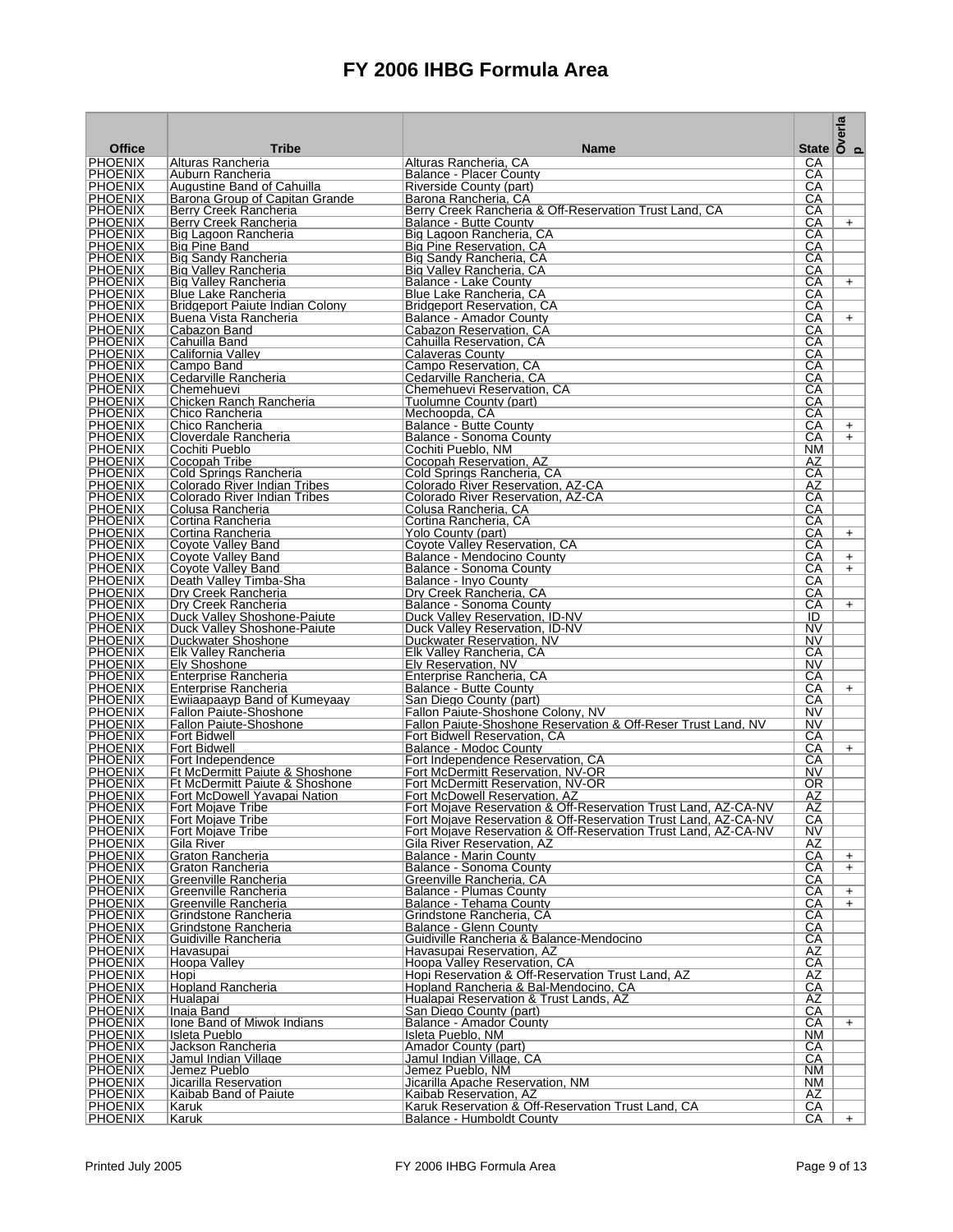| <b>Office</b>                    | <b>Tribe</b>                                              | <b>Name</b>                                                                                                                          | <b>State</b>                       | Overla<br>p |
|----------------------------------|-----------------------------------------------------------|--------------------------------------------------------------------------------------------------------------------------------------|------------------------------------|-------------|
| <b>PHOENIX</b>                   | Karuk                                                     | nce - Siskivou County                                                                                                                |                                    | $\ddot{}$   |
| <b>PHOENIX</b>                   | La Jolla Band                                             | La Jolla Reservation, CA                                                                                                             | СA                                 |             |
| <b>PHOENIX</b>                   | La Posta Band                                             | La Posta Reservation, CA                                                                                                             | СA                                 |             |
| <b>PHOENIX</b><br><b>PHOENIX</b> | Laguna Pueblo<br>Las Vegas Colony                         | Laguna Pueblo & Off-Reservation Trust Land, NM<br>Las Vegas Colony, NV                                                               | NM<br>NV.                          |             |
| <b>PHOENIX</b>                   | Laytonville Rancheria                                     | Laytonville Rancheria, CA                                                                                                            | CА                                 |             |
| <b>PHOENIX</b>                   | Laytonville Rancheria                                     | Balance - Mendocino County                                                                                                           | СA                                 | $+$         |
| <b>PHOENIX</b>                   | Lone Pine Paiute-Shoshone                                 | Lone Pine Reservation, CA                                                                                                            | СA                                 |             |
| <b>PHOENIX</b><br><b>PHOENIX</b> | Lone Pine Paiute-Shoshone<br>Los Coyotes Band of Cahuilla | Balance - Mono County<br>Los Coyotes Reservation, CA                                                                                 | СA<br>СA                           |             |
| <b>PHOENIX</b>                   | Lovelock Colony                                           | Lovelock Colony, NV                                                                                                                  | NV.                                |             |
| <b>PHOENIX</b>                   | Lower Lake Rancheria                                      | Balance - Sonoma County                                                                                                              | CА                                 | $+$         |
| <b>PHOENIX</b>                   | Lytton Rancheria of California                            | Balance - Sonoma County                                                                                                              | CА                                 | $+$         |
| <b>PHOENIX</b>                   | Manchester Pt Arena Rancheria                             | Manchester Point Rancheria                                                                                                           | CА                                 |             |
| <b>PHOENIX</b><br><b>PHOENIX</b> | Manchester Pt Arena Rancheria<br>Manzanita Band           | Balance - Mendocino County<br>Manzanita Reservation, CA                                                                              | СA<br>СA                           | $+$         |
| <b>PHOENIX</b>                   | Mesa Grande Band                                          | Mesa Grande Reservation, CA                                                                                                          | СA                                 |             |
| <b>PHOENIX</b>                   | <b>Mescalero Reservation</b>                              | Mescalero Reservation, NM                                                                                                            | NM                                 |             |
| <b>PHOENIX</b>                   | Middletown Rancheria                                      | Middletown Rancheria, CA                                                                                                             | CА                                 |             |
| <b>PHOENIX</b><br><b>PHOENIX</b> | Middletown Rancheria<br>Moapa Band of Paiute              | Balance - Lake County<br>Moapa River Reservation, NV                                                                                 | CА<br>NV                           | $+$         |
| <b>PHOENIX</b>                   | Mooretown Rancheria                                       | Mooretown Rancheria, CA                                                                                                              | СA                                 |             |
| <b>PHOENIX</b>                   | Mooretown Rancheria                                       | Balance - Butte County                                                                                                               | СA                                 | $+$         |
| <b>PHOENIX</b>                   | Morongo Band of Cahuilla                                  | Morongo Reservation, CA                                                                                                              | СA                                 |             |
| <b>PHOENIX</b><br><b>PHOENIX</b> | Nambe Pueblo                                              | Nambe Pueblo & Off-Reservation Trust Land, NM                                                                                        | NM                                 |             |
| <b>PHOENIX</b>                   | Navajo Nation<br>Navajo Nation                            | Navajo Nation Reservation & Off-Reservation Trust Land, NM-AZ-UT<br>Navajo Nation Reservation & Off-Reservation Trust Land, NM-AZ-UT | AZ<br>NM.                          |             |
| <b>PHOENIX</b>                   | Navajo Nation                                             | Navajo Nation Reservation & Off-Reservation Trust Land, NM-AZ-UT                                                                     | UT                                 |             |
| <b>PHOENIX</b>                   | North Fork Rancheria                                      | North Fork Rancheria, CA                                                                                                             | СA                                 |             |
| <b>PHOENIX</b>                   | North Fork Rancheria                                      | <b>Balance Fresno</b>                                                                                                                |                                    | $+$         |
| <b>PHOENIX</b>                   | North Fork Rancheria                                      | <b>Balance Madera County</b>                                                                                                         |                                    | $+$         |
| <b>PHOENIX</b><br><b>PHOENIX</b> | Paiute-Shoshone of Bishop Colony<br>Pala Bank             | Bishop Rancheria, CA<br>Pala Reservation, CA                                                                                         | СA<br>CA                           |             |
| <b>PHOENIX</b>                   | Pascua Yaqui Tribe                                        | Guadalupe Town                                                                                                                       | AZ                                 |             |
| <b>PHOENIX</b>                   | Pascua Yaqui Tribe                                        | Pascua Yaqui Reservation, AZ                                                                                                         | AZ                                 |             |
| <b>PHOENIX</b>                   | Paskenta Band of Nomlaki Indian                           | Balance - Tehama County                                                                                                              | СA                                 | $+$         |
| <b>PHOENIX</b>                   | Pauma Band                                                | Pauma and Yuima Reservation, CA                                                                                                      | CА                                 |             |
| <b>PHOENIX</b><br><b>PHOENIX</b> | Pechanga Band<br>Picayune Rancheria                       | Pechanga Reservation, CA<br>Picavune Rancheria. CA                                                                                   | CА<br>CА                           |             |
| <b>PHOENIX</b>                   | Picayune Rancheria                                        | Balance - Fresno County                                                                                                              | СA                                 | $+$         |
| <b>PHOENIX</b>                   | Picayune Rancheria                                        | Balance - Madera County                                                                                                              | СA                                 | $\ddot{}$   |
| <b>PHOENIX</b>                   | Picayune Rancheria                                        | Balance - Mariposa County                                                                                                            | СA                                 | $+$         |
| <b>PHOENIX</b><br><b>PHOENIX</b> | Picuris Pueblo                                            | Picuris Pueblo, NM                                                                                                                   | NM                                 |             |
| PHOENIX                          | Pinoleville Rancheria<br>Pinoleville Rancheria            | Pinoleville Rancheria, CA<br>Balance - Mendocino County                                                                              | CА<br>CА                           | $+$         |
| <b>PHOENIX</b>                   | Pit River Tribe                                           | Big Bend Rancheria, CA                                                                                                               | CА                                 |             |
| <b>PHOENIX</b>                   | <b>Pit River Tribe</b>                                    | Likely Rancheria, CA                                                                                                                 | СA                                 |             |
| <b>PHOENIX</b>                   | <b>Pit River Tribe</b>                                    | Lookout Rancheria. CA                                                                                                                | СA                                 |             |
| <b>PHOENIX</b><br><b>PHOENIX</b> | <b>Pit River Tribe</b><br><b>Pit River Tribe</b>          | Montgomery Creek Rancheria, CA<br>Pit River Trust Lands, CA                                                                          | СA<br>СA                           |             |
| <b>PHOENIX</b>                   | <b>Pit River Tribe</b>                                    | Roaring Creek Rancheria, CA                                                                                                          | CА                                 |             |
| <b>PHOENIX</b>                   | <b>Pit River Tribe</b>                                    | XL Ranch, CA                                                                                                                         | CА                                 |             |
| <b>PHOENIX</b>                   | <b>Pit River Tribe</b>                                    | Balance - Modoc County                                                                                                               | CА                                 | $+$         |
| <b>PHOENIX</b><br>PHOENIX        | <b>Pit River Tribe</b><br>Poioague Pueblo                 | Balance - Shasta County                                                                                                              | CА<br>NM                           | $\ddot{}$   |
| <b>PHOENIX</b>                   | Potter Valley Rancheria                                   | Poioague Pueblo, NM<br>Balance - Mendocino County                                                                                    | CA                                 | $+$         |
| <b>PHOENIX</b>                   | <b>Pyramid Lake Paiute</b>                                | <b>Pyramid Lake Reservation, NV</b>                                                                                                  | <b>NV</b>                          |             |
| <b>PHOENIX</b>                   | <b>Quartz Valley Reservation</b>                          | Quartz Valley Reservation, CA                                                                                                        | СA                                 |             |
| <b>PHOENIX</b>                   | <b>Quartz Valley Reservation</b>                          | Balance - Siskiyou County                                                                                                            | СA                                 | $+$         |
| <b>PHOENIX</b><br><b>PHOENIX</b> | Quechan Tribe<br>Quechan Tribe                            | Fort Yuma Reservation, AZ-CA<br>Fort Yuma Reservation, AZ-CA                                                                         | $\overline{AZ}$<br>$\overline{CA}$ |             |
| <b>PHOENIX</b>                   | Ramona Band                                               | Riverside County (part)                                                                                                              | CА                                 |             |
| <b>PHOENIX</b>                   | Redding Rancheria                                         | Redding Rancheria, CA                                                                                                                | СA                                 |             |
| <b>PHOENIX</b>                   | Redding Rancheria                                         | Balance - Shasta County                                                                                                              | СA                                 | $+$         |
| <b>PHOENIX</b><br><b>PHOENIX</b> | Redwood Valley Rancheria                                  | Redwood Valley Rancheria, CA<br>Balance - Mendocino County                                                                           | СA                                 |             |
| <b>PHOENIX</b>                   | Redwood Valley Rancheria<br>Reno-Sparks Colony            | Reno-Sparks Colony, NV                                                                                                               | СA<br>NV                           | $+$         |
| <b>PHOENIX</b>                   | Resighini Rancheria                                       | Resighini Rancheria, CA                                                                                                              | СA                                 |             |
| <b>PHOENIX</b>                   | Rincon Reservation                                        | Rincon Reservation, CA                                                                                                               | $\overline{CA}$                    |             |
| <b>PHOENIX</b>                   | Robinson Rancheria                                        | Robinson Rancheria & Off-Reservation Trust Land, CA                                                                                  | СA                                 |             |
| <b>PHOENIX</b><br><b>PHOENIX</b> | Robinson Rancheria<br>Rohnerville Rancheria               | Balance - Lake County<br>Rohnerville Rancheria, CA                                                                                   | СA<br>СA                           | $+$         |
| <b>PHOENIX</b>                   | <b>Round Valley Reservation</b>                           | Round Valley Reservation & Off-Reservation Trust Land, CA                                                                            | СA                                 |             |
| <b>PHOENIX</b>                   | Round Valley Reservation                                  | Balance - Mendocino County                                                                                                           | CA                                 | $+$         |
| <b>PHOENIX</b>                   | <b>Round Valley Reservation</b>                           | Balance - Sonoma County                                                                                                              | CA                                 | $+$         |
| <b>PHOENIX</b><br><b>PHOENIX</b> | Rumsey Rancheria                                          | Rumsey Rancheria, CA                                                                                                                 | СA                                 |             |
| <b>PHOENIX</b>                   | Rumsey Rancheria<br>Salt River Plma-Maricopa              | Balance - Yolo County<br>Salt River Reservation, AZ                                                                                  | СA<br><b>AZ</b>                    | $+$         |
| <b>PHOENIX</b>                   | San Carlos Apache                                         | San Carlos Reservation, AZ                                                                                                           | AZ                                 |             |
| <b>PHOENIX</b>                   | San Felipe Pueblo                                         | San Felipe Pueblo, NM                                                                                                                | NM                                 |             |
| <b>PHOENIX</b>                   | San Ildefonso Pueblo                                      | San Ildefonso Pueblo, NM                                                                                                             | NM                                 |             |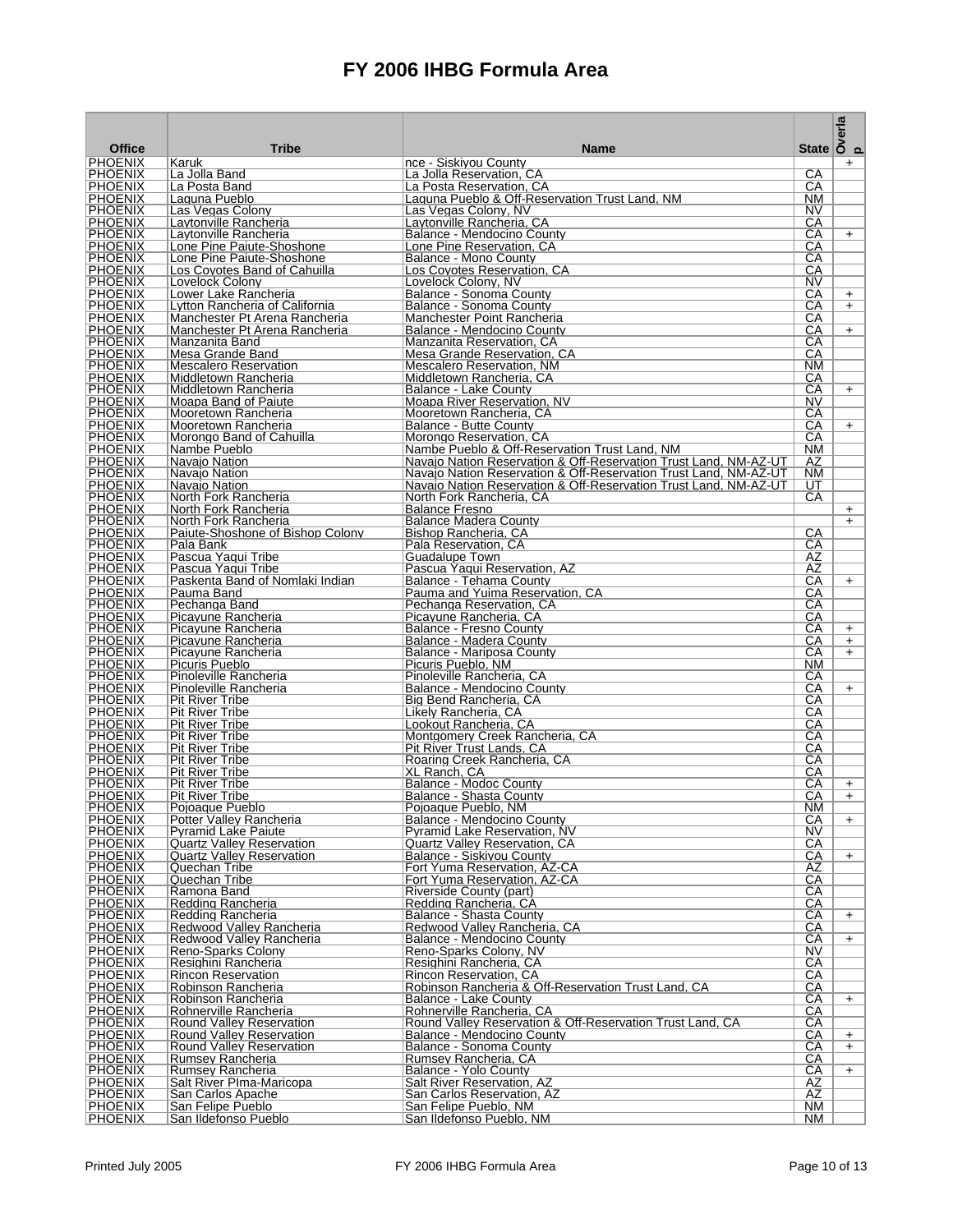| <b>Office</b>                    | <b>Tribe</b>                                            | <b>Name</b>                                                                       |                                | State $\overline{\overset{a}{\underset{c}{\text{S}}}}$ |
|----------------------------------|---------------------------------------------------------|-----------------------------------------------------------------------------------|--------------------------------|--------------------------------------------------------|
| <b>PHOENIX</b>                   | San Juan Pueblo                                         | San Juan Pueblo, NM                                                               | <b>NM</b>                      |                                                        |
| <b>PHOENIX</b>                   | San Juan Pueblo                                         | Balance - Rio Arriba County                                                       | NM.                            |                                                        |
| <b>PHOENIX</b>                   | San Juan Southern Paiute Tribe                          | Balance - Coconino County                                                         | AZ                             |                                                        |
| <b>PHOENIX</b>                   | San Manuel Band                                         | San Manuel Reservation, CA                                                        | СA<br>СA                       |                                                        |
| <b>PHOENIX</b><br><b>PHOENIX</b> | San Pasqual Band<br>San Rosa Band of Cahuilla           | San Pasqual Reservation, CA<br>Santa Rosa Reservation, CA                         | СA                             |                                                        |
| <b>PHOENIX</b>                   | Sandia Pueblo                                           | Sandia Pueblo, NM                                                                 | NM.                            |                                                        |
| <b>PHOENIX</b>                   | Santa Ana Pueblo                                        | Santa Ana Pueblo, NM                                                              | <b>NM</b>                      |                                                        |
| <b>PHOENIX</b>                   | Santa Clara Pueblo                                      | Santa Clara Pueblo, NM                                                            | NM.                            |                                                        |
| <b>PHOENIX</b>                   | Santa Rosa Rancheria                                    | Santa Rosa Rancheria, CA                                                          | CА                             |                                                        |
| <b>PHOENIX</b>                   | Santa Ynez Band of Chumash                              | Santa Ynez Reservation, CA                                                        | СA                             |                                                        |
| <b>PHOENIX</b><br><b>PHOENIX</b> | Santa Ysabel Reservation<br>Santo Domingo Pueblo        | Santa Ysabel Reservation, CA<br>Santo Domingo Pueblo, NM                          | CА<br>NM.                      |                                                        |
| <b>PHOENIX</b>                   | Scotts Valley (Pomo)                                    | Balance - Lake County                                                             | СA                             | $+$                                                    |
| <b>PHOENIX</b>                   | Sherwood Valley Rancheria                               | Sherwood Valley Rancheria, CA                                                     | CА                             |                                                        |
| <b>PHOENIX</b>                   | Sherwood Valley Rancheria                               | Balance - Mendocino County                                                        | CА                             | $+$                                                    |
| <b>PHOENIX</b>                   | Shingle Springs Rancheria                               | Shingle Springs Rancheria, CA                                                     | CА                             |                                                        |
| <b>PHOENIX</b>                   | Smith River Rancheria                                   | Smith River Rancheria, CA                                                         | CА                             |                                                        |
| <b>PHOENIX</b>                   | Smith River Rancheria                                   | Balance - Coos County                                                             | OR                             | $+$                                                    |
| <b>PHOENIX</b><br><b>PHOENIX</b> | Smith River Rancheria<br>Smith River Rancheria          | <b>Balance - Curry County</b><br>Balance - Del Norte County                       | CА<br>СA                       | $+$                                                    |
| <b>PHOENIX</b>                   | Smith River Rancheria                                   | Balance - Humboldt County                                                         | CА                             | $+$<br>$+$                                             |
| <b>PHOENIX</b>                   | Smith River Rancheria                                   | Balance - Josephine County                                                        | 0R                             | $+$                                                    |
| <b>PHOENIX</b>                   | Soboba Band                                             | Soboba Reservation, CA                                                            | CA                             |                                                        |
| <b>PHOENIX</b>                   | Stewarts Point Rancheria                                | Stewarts Point Rancheria, CA                                                      | CА                             |                                                        |
| <b>PHOENIX</b>                   | Stewarts Point Rancheria                                | Balance - Sonoma County                                                           | CА                             | $+$                                                    |
| <b>PHOENIX</b>                   | Sulphur Bank Rancheria                                  | Sulphur Bank Rancheria, CA                                                        | CА                             |                                                        |
| <b>PHOENIX</b><br><b>PHOENIX</b> | Sulphur Bank Rancheria                                  | Balance - Lake County<br>Summit Lake Reservation, NV                              | CА                             | $+$                                                    |
| <b>PHOENIX</b>                   | Summit Lake Paiute Tribe<br>Susanville Rancheria        | Susanville Rancheria, CA                                                          | NV<br>СA                       |                                                        |
| <b>PHOENIX</b>                   | Susanville Rancheria                                    | Balance - Lassen County                                                           | СA                             |                                                        |
| <b>PHOENIX</b>                   | Sycuan Band                                             | Sycuan Reservation, CA                                                            | CA                             |                                                        |
| <b>PHOENIX</b>                   | <b>Table Bluff Rancheria</b>                            | Table Bluff Reservation & Off-Reservation Trust Land, CA                          | CА                             |                                                        |
| <b>PHOENIX</b>                   | Table Mountain Rancheria                                | Table Mountain Rancheria, CA                                                      | СA                             |                                                        |
| <b>PHOENIX</b>                   | Taos Pueblo                                             | Taos Pueblo & Off-Reservation Trust Land, NM                                      | NM                             |                                                        |
| <b>PHOENIX</b><br><b>PHOENIX</b> | Te-Moak<br>Te-Moak                                      | Battle Mountain Reservation, NV<br>Elko Colony, NV                                | NV<br>NV                       |                                                        |
| <b>PHOENIX</b>                   | Te-Moak                                                 | South Fork Reservation & Off-Reservation Trust Land, NV                           | NV                             |                                                        |
| <b>PHOENIX</b>                   | Te-Moak                                                 | Wells Colony, NV                                                                  | <b>NV</b>                      |                                                        |
| <b>PHOENIX</b>                   | <b>Tesuque Pueblo</b>                                   | Tesuque Pueblo & Off-Reservation Trust Land, NM                                   | NM.                            |                                                        |
| <b>PHOENIX</b>                   | Tohono O'Odham Nation                                   | Tohono O'odham Reservation & Off-Reservation Trust Land, AZ                       | AZ                             |                                                        |
| <b>PHOENIX</b>                   | Tonto Apache of Arizona                                 | Payson (Yavapai-Apache) Community, AZ                                             | AΖ                             |                                                        |
| <b>PHOENIX</b>                   | Torres-Martinez Band of Cahuilla                        | Torres-Martinez Reservation, CA                                                   | СA                             |                                                        |
| <b>PHOENIX</b><br><b>PHOENIX</b> | Trinidad Rancheria<br>Tule River Indian Tribe           | Trinidad Rancheria & Off-Reservation Trust Land, CA<br>Tule River Reservation, CA | CА<br>СA                       |                                                        |
| <b>PHOENIX</b>                   | Tulomne Rancheria                                       | Tuolumne Rancheria & Off-Reservation Trust Land, CA                               | СA                             |                                                        |
| <b>PHOENIX</b>                   | Tulomne Rancheria                                       | Balance - Tuolumne County                                                         | СA                             |                                                        |
| <b>PHOENIX</b>                   | <b>Twenty Nine Palms Band</b>                           | Riverside County (part)                                                           | CА                             |                                                        |
| <b>PHOENIX</b>                   | <b>Twenty Nine Palms Band</b>                           | San Bernardino County (part)                                                      | CА                             |                                                        |
| <b>PHOENIX</b>                   | Upper Lake Rancheria                                    | Upper Lake Rancheria, CA                                                          | СA                             |                                                        |
| <b>PHOENIX</b>                   | Upper Lake Rancheria                                    | Balance - Lake County                                                             | СA                             | $+$                                                    |
| <b>PHOENIX</b><br><b>PHOENIX</b> | Utu Utu Gwaiti Paiute<br>Vieias Group of Capitan Grande | Benton Paiute Reservation, CA<br>Viejas Rancheria, CA                             | CА<br>CА                       |                                                        |
| <b>PHOENIX</b>                   | <b>Walker River Paiute Tribe</b>                        | Walker River Reservation, NV                                                      | NV                             |                                                        |
| <b>PHOENIX</b>                   | Washoe Tribe                                            | Carson Colony, NV                                                                 | NV.                            |                                                        |
| <b>PHOENIX</b>                   | <b>Washoe Tribe</b>                                     | Dresslerville Colony, NV                                                          | NV                             |                                                        |
| <b>PHOENIX</b>                   | Washoe Tribe                                            | Stewart Community, NV                                                             | NV.                            |                                                        |
| <b>PHOENIX</b>                   | Washoe Tribe                                            | <b>Woodfords Community, CA</b>                                                    | $\overline{CA}$                |                                                        |
| <b>PHOENIX</b><br><b>PHOENIX</b> | White Mtn Apache (Ft Apache)<br>Winnemucca Colony       | Fort Apache Reservation, AZ<br>Winnemucca Colony, NV                              | AΖ<br>NV                       |                                                        |
| <b>PHOENIX</b>                   | Yavapai-Apache (Camp Verde)                             | Camp Verde Reservation, AZ                                                        | AZ                             |                                                        |
| <b>PHOENIX</b>                   | Yavapai-Prescott                                        | Yavapai Reservation, AZ                                                           | AΖ                             |                                                        |
| <b>PHOENIX</b>                   | Yerington Paiute Tribe                                  | Campbell Ranch, NV                                                                | NV                             |                                                        |
| <b>PHOENIX</b>                   | <b>Yerington Paiute Tribe</b>                           | Yerington Colony, NV                                                              | NV                             |                                                        |
| <b>PHOENIX</b>                   | Yomba Shoshone Tribe                                    | Yomba Reservation, NV                                                             | NV                             |                                                        |
| <b>PHOENIX</b>                   | Ysleta Del Sur                                          | Ysleta Del Sur Pueblo & Off-Reservation Trust Land, TX                            | ТX                             |                                                        |
| <b>PHOENIX</b><br><b>PHOENIX</b> | <b>Ysleta Del Sur</b><br>Ysleta Del Sur                 | Balance - El Paso County                                                          | $\overline{\mathsf{TX}}$<br>ТX |                                                        |
| <b>PHOENIX</b>                   | <b>Yurok Tribe</b>                                      | Balance - Hudspeth County<br><b>Yurok Reservation, CA</b>                         | СA                             |                                                        |
| <b>PHOENIX</b>                   | <b>Yurok Tribe</b>                                      | <b>Balance - Del Norte County</b>                                                 | СA                             | $+$                                                    |
| <b>PHOENIX</b>                   | <b>Yurok Tribe</b>                                      | Balance - Humboldt County                                                         | СA                             | $+$                                                    |
| <b>PHOENIX</b>                   | Zia Pueblo                                              | Zia Pueblo & Off-Reservation Trust Land, NM                                       | <b>NM</b>                      |                                                        |
| <b>PHOENIX</b>                   | Zuni Tribe                                              | Zuni Reservation & Off-Reservation Trust Land, AZ-NM                              | AZ                             |                                                        |
| <b>PHOENIX</b>                   | Zuni Tribe                                              | Zuni Reservation & Off-Reservation Trust Land, AZ-NM                              | <b>NM</b>                      |                                                        |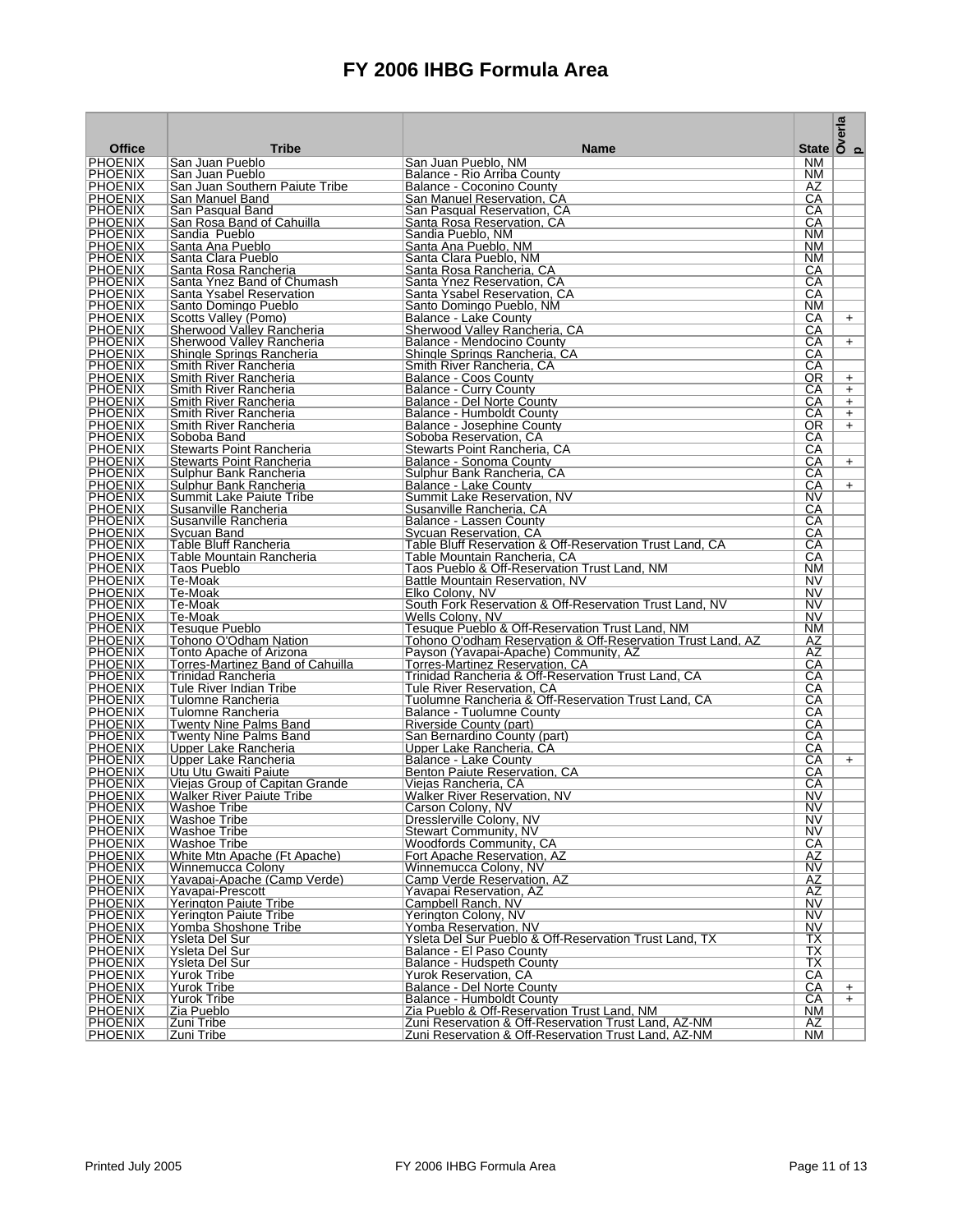|                                  |                                                                      |                                                                                                                         | State $\begin{vmatrix} \frac{\pi}{6} \\ \frac{\pi}{6} \\ \frac{\pi}{6} \\ \frac{\pi}{6} \end{vmatrix}$ |                  |
|----------------------------------|----------------------------------------------------------------------|-------------------------------------------------------------------------------------------------------------------------|--------------------------------------------------------------------------------------------------------|------------------|
| <b>Office</b>                    | <b>Tribe</b>                                                         | <b>Name</b>                                                                                                             |                                                                                                        |                  |
| <b>SEATTLE</b><br><b>SEATTLE</b> | <b>Burns-Paiute Colony</b><br><b>Burns-Paiute Colony</b>             | Burns Paiute Colony & Off-Reservation Trust Land, OR<br><b>Balance - Harney County</b>                                  | OR.<br>OR.                                                                                             |                  |
| <b>SEATTLE</b>                   | <b>Chehalis Confederated Tribes</b>                                  | Chehalis Reservation, WA                                                                                                | WA                                                                                                     |                  |
| <b>SEATTLE</b>                   | Coeur D'Alene Tribe                                                  | Coeur d'Alene Reservation, ID                                                                                           | ID                                                                                                     |                  |
| <b>SEATTLE</b><br><b>SEATTLE</b> | <b>Colville Confederated Tribes</b><br>Coos Bay Confederated Tribes  | Colville Reservation & Off-Reservation Trust Land, WA<br>Coos, Lower Umpqua, & Siuslaw Reser & Off-Reser Trust Land, OR | WA<br>0R                                                                                               |                  |
| <b>SEATTLE</b>                   | Coos Bay Confederated Tribes                                         | <b>Balance - Lincoln County</b>                                                                                         | OR.                                                                                                    | $+$              |
| <b>SEATTLE</b>                   | Coos Bay Confederated Tribes                                         | <b>Balance - Coos County</b>                                                                                            | 0R                                                                                                     | $+$              |
| <b>SEATTLE</b>                   | Coos Bay Confederated Tribes                                         | Balance - Curry County                                                                                                  | СA                                                                                                     | $+$              |
| <b>SEATTLE</b>                   | Coos Bay Confederated Tribes                                         | Balance - Douglas County                                                                                                | OR.<br>OR.                                                                                             | $+$              |
| <b>SEATTLE</b><br><b>SEATTLE</b> | Coos Bay Confederated Tribes<br>Coquille Indian Tribe                | Balance - Lane County<br>Coquille Reservation & Off-Reservation Trust Land, OR                                          | 0R                                                                                                     | $+$              |
| <b>SEATTLE</b>                   | Coquille Indian Tribe                                                | Balance - Coos County                                                                                                   | OR.                                                                                                    | $+$              |
| <b>SEATTLE</b>                   | Coquille Indian Tribe                                                | <b>Balance - Curry County</b>                                                                                           | 0R                                                                                                     | $+$              |
| <b>SEATTLE</b><br><b>SEATTLE</b> | Coquille Indian Tribe<br>Coquille Indian Tribe                       | Balance - Douglas County<br>Balance - Jackson County                                                                    | OR.<br>0R                                                                                              | $+$<br>$+$       |
| <b>SEATTLE</b>                   | Coquille Indian Tribe                                                | Balance - Lane County                                                                                                   | OR.                                                                                                    | $+$              |
| <b>SEATTLE</b>                   | Coquille Indian Tribe                                                | ille Reservation & Off-Reservation Trust Land, OR                                                                       | 0R                                                                                                     | $+$              |
| <b>SEATTLE</b>                   | <b>Cow Creek Tribes</b>                                              | Cow Creek Reservation, SD                                                                                               | OR.                                                                                                    |                  |
| <b>SEATTLE</b><br>SEATTLE        | <b>Cow Creek Tribes</b><br><b>Cow Creek Tribes</b>                   | <b>Balance - Deschutes County</b><br>Balance - Josephine County                                                         | 0R<br>OR.                                                                                              | $+$<br>$+$       |
| <b>SEATTLE</b>                   | <b>Cow Creek Tribes</b>                                              | Balance - Klamath County                                                                                                | OR.                                                                                                    | $+$              |
| <b>SEATTLE</b>                   | <b>Cow Creek Tribes</b>                                              | <b>Balance - Coos County</b>                                                                                            | 0R                                                                                                     | $+$              |
| <b>SEATTLE</b>                   | <b>Cow Creek Tribes</b>                                              | <b>Balance - Douglas County</b>                                                                                         | <b>OR</b>                                                                                              | $+$              |
| <b>SEATTLE</b><br><b>SEATTLE</b> | <b>Cow Creek Tribes</b><br><b>Cow Creek Tribes</b>                   | Balance - Jackson County<br>Balance - Lane County                                                                       | 0R<br>OR.                                                                                              | $+$<br>$+$       |
| <b>SEATTLE</b>                   | Cowlitz Tribe                                                        | <b>Balance - Clark County</b>                                                                                           | WA                                                                                                     |                  |
| <b>SEATTLE</b>                   | Cowlitz Tribe                                                        | <b>Balance - Cowlitz County</b>                                                                                         | WA                                                                                                     |                  |
| <b>SEATTLE</b>                   | Cowlitz Tribe                                                        | Balance - Lewis County                                                                                                  | <b>WA</b>                                                                                              |                  |
| <b>SEATTLE</b><br><b>SEATTLE</b> | <b>Cowlitz Tribe</b><br>Fort Hall Shoshone-Bannock                   | Balance - Skamania County<br>Fort Hall Reservation & Off-Reservation Trust Land, ID                                     | WA<br>ID                                                                                               |                  |
| <b>SEATTLE</b>                   | <b>Grand Ronde Confed Tribes</b>                                     | Grand Ronde Reservation, OR                                                                                             | 0R                                                                                                     |                  |
| <b>SEATTLE</b>                   | <b>Grand Ronde Confed Tribes</b>                                     | Balance - Marion County                                                                                                 | 0R                                                                                                     | $+$              |
| <b>SEATTLE</b>                   | <b>Grand Ronde Confed Tribes</b>                                     | Balance - Multnomah County                                                                                              | 0R                                                                                                     | $+$              |
| <b>SEATTLE</b><br><b>SEATTLE</b> | <b>Grand Ronde Confed Tribes</b><br><b>Grand Ronde Confed Tribes</b> | Balance - Polk County<br>Balance - Tillamook County                                                                     | OR.<br>OR.                                                                                             | $\ddot{}$<br>$+$ |
| <b>SEATTLE</b>                   | <b>Grand Ronde Confed Tribes</b>                                     | <b>Balance - Washington County</b>                                                                                      | 0R                                                                                                     | $+$              |
| <b>SEATTLE</b>                   | <b>Grand Ronde Confed Tribes</b>                                     | <b>Balance - Yamhill County</b>                                                                                         | OR.                                                                                                    | $+$              |
| <b>SEATTLE</b>                   | Hoh Indian Tribe                                                     | Hoh Reservation, WA                                                                                                     | WA                                                                                                     |                  |
| <b>SEATTLE</b><br><b>SEATTLE</b> | Hoh Indian Tribe<br>Hoh Indian Tribe                                 | Balance - Clallam County<br>Balance - Grays Harbor County                                                               | WA<br>WA                                                                                               | $+$<br>$+$       |
| <b>SEATTLE</b>                   | Jamestown S'Klallam Tribe                                            | Jamestown S'Klallam Reservation & Off-Reservation Trust Land, WA                                                        | WA                                                                                                     |                  |
| <b>SEATTLE</b>                   | Jamestown S'Klallam Tribe                                            | Balance - Clallam County                                                                                                | WA                                                                                                     | $+$              |
| <b>SEATTLE</b>                   | Jamestown S'Klallam Tribe                                            | Balance - Jefferson County                                                                                              | <b>WA</b>                                                                                              | $+$              |
| <b>SEATTLE</b><br><b>SEATTLE</b> | Kalispel Indian Community<br>Klamath Indian Tribe                    | Kalispel Reservation, WA<br>Klamath Reservation, OR                                                                     | WA<br>0R                                                                                               |                  |
| <b>SEATTLE</b>                   | Klamath Indian Tribe                                                 | Balance - Klamath County                                                                                                | 0R                                                                                                     | $+$              |
| <b>SEATTLE</b>                   | Kootenai Tribe                                                       | Kootenai Reservation, ID                                                                                                | ID                                                                                                     |                  |
| <b>SEATTLE</b><br><b>SEATTLE</b> | Lower Elwha Tribal Community<br>Lower Elwha Tribal Community         | Lower Elwha Reservation & Off-Reservation Trust Land, WA                                                                | <b>WA</b><br>WA                                                                                        | $+$              |
| <b>SEATTLE</b>                   | Lummi Tribe                                                          | Balance - Clallam County<br>Lummi Reservation, WA                                                                       | <b>WA</b>                                                                                              |                  |
| <b>SEATTLE</b>                   | Lummi Tribe                                                          | Whatcom County (part)                                                                                                   | WA                                                                                                     | $+$              |
| <b>SEATTLE</b>                   | Makah Indian Tribe                                                   | Makah Reservation, WA                                                                                                   | WA                                                                                                     |                  |
| <b>SEATTLE</b><br><b>SEATTLE</b> | Muckleshoot Indian Tribe<br>Nez Perce Tribe                          | Muckleshoot Reservation & Off-Reservation Trust Land, WA                                                                | WA<br>ID                                                                                               |                  |
| <b>SEATTLE</b>                   | Nisqually Indian Community                                           | Nez Perce Reservation, ID<br><b>Nisqually Reservation, WA</b>                                                           | <b>WA</b>                                                                                              |                  |
| <b>SEATTLE</b>                   | Nisqually Indian Community                                           | Balance - Thurston County                                                                                               | WA                                                                                                     | $+$              |
| <b>SEATTLE</b>                   | Nisqually Indian Community                                           | Pierce County (part)                                                                                                    | <b>WA</b>                                                                                              | $+$              |
| <b>SEATTLE</b><br><b>SEATTLE</b> | Nooksack Tribe<br>Nooksack Tribe                                     | Nooksack Reservation & Off-Reservation Trust Land, WA<br><b>Balance - Whatcom County</b>                                | WA<br>WA                                                                                               | $+$              |
| <b>SEATTLE</b>                   | Port Gamble Indian Community                                         | Port Gamble Reservation, WA                                                                                             | WA                                                                                                     |                  |
| <b>SEATTLE</b>                   | Port Gamble Indian Community                                         | Balance - Kitsap County                                                                                                 | <b>WA</b>                                                                                              | $+$              |
| <b>SEATTLE</b>                   | <b>Puyallup Tribe</b>                                                | Puyallup Reservation & Off-Reservation Trust Land, WA                                                                   | <b>WA</b><br>WA                                                                                        |                  |
| <b>SEATTLE</b><br><b>SEATTLE</b> | <b>Puvallup Tribe</b><br>Quileute Tribe                              | <b>Balance - Pierce County</b><br>Quileute Reservation, WA                                                              | WA                                                                                                     | $+$              |
| <b>SEATTLE</b>                   | <b>Quinault Tribe</b>                                                | <b>Quinault Reservation, WA</b>                                                                                         | <b>WA</b>                                                                                              |                  |
| <b>SEATTLE</b>                   | Quinault Tribe                                                       | <b>Balance - Grays Harbor County</b>                                                                                    | <b>WA</b>                                                                                              | $+$              |
| <b>SEATTLE</b><br><b>SEATTLE</b> | <b>Quinault Tribe</b><br>Samish Nation                               | Balance - Jefferson County<br>Samish, WA                                                                                | WA<br><b>WA</b>                                                                                        | $+$              |
| <b>SEATTLE</b>                   | Samish Nation                                                        | Balance - Island County                                                                                                 | <b>WA</b>                                                                                              | $+$              |
| <b>SEATTLE</b>                   | Samish Nation                                                        | Balance - Whatcom County                                                                                                | <b>WA</b>                                                                                              | $+$              |
| <b>SEATTLE</b>                   | Samish Nation                                                        | <b>Balance - Skagit County</b>                                                                                          | <b>WA</b>                                                                                              | $+$              |
| <b>SEATTLE</b><br><b>SEATTLE</b> | Sauk-Suiattle Indian Tribe<br>Sauk-Suiattle Indian Tribe             | Sauk-Suiattle Reservation, NM<br>Balance - King County                                                                  | <b>WA</b><br><b>WA</b>                                                                                 | $+$              |
| <b>SEATTLE</b>                   | Sauk-Suiattle Indian Tribe                                           | <b>Balance - Snohomish County</b>                                                                                       | <b>WA</b>                                                                                              | $+$              |
| <b>SEATTLE</b>                   | Sauk-Suiattle Indian Tribe                                           | Balance - Pierce County                                                                                                 | <b>WA</b>                                                                                              | $+$              |
| <b>SEATTLE</b>                   | <b>Shoalwater Bay Tribe</b>                                          | Shoalwater Bay Reservation & Off-Reservation Trust Land, WA                                                             | WA                                                                                                     |                  |
| <b>SEATTLE</b><br><b>SEATTLE</b> | Shoalwater Bay Tribe<br><b>Siletz Confederated Tribes</b>            | Balance - Pacific County<br>Siletz Reservation & Off-Reservation Trust Land, OR                                         | WA<br>OR.                                                                                              |                  |
| <b>SEATTLE</b>                   | <b>Siletz Confederated Tribes</b>                                    | Balance - Benton County                                                                                                 | OR.                                                                                                    | $+$              |
| <b>SEATTLE</b>                   | <b>Siletz Confederated Tribes</b>                                    | Balance - Clackamas Countv                                                                                              | OR.                                                                                                    | $+$              |